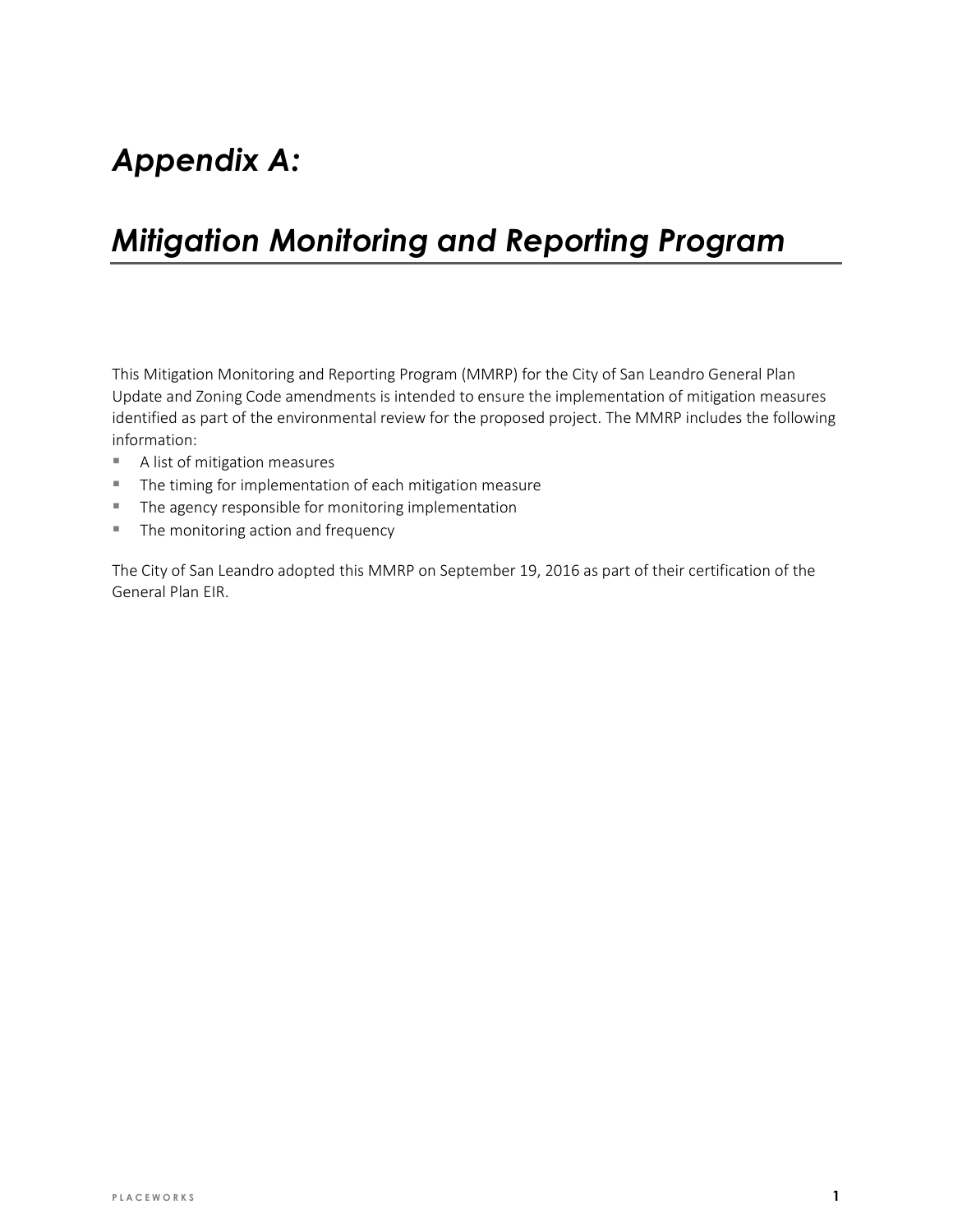| <b>Environmental Impact</b>                                                                                                                                                                                                                                         | <b>Mitigation Measures</b>                                                                                                                                                                                                                                                                                                                                                                                                                                                                                                                                     | Monitoring<br>Responsibility                                                                                                                    | Implementation<br>and Monitoring Timeline                                                                                                                 |
|---------------------------------------------------------------------------------------------------------------------------------------------------------------------------------------------------------------------------------------------------------------------|----------------------------------------------------------------------------------------------------------------------------------------------------------------------------------------------------------------------------------------------------------------------------------------------------------------------------------------------------------------------------------------------------------------------------------------------------------------------------------------------------------------------------------------------------------------|-------------------------------------------------------------------------------------------------------------------------------------------------|-----------------------------------------------------------------------------------------------------------------------------------------------------------|
| <b>AIR QUALITY</b>                                                                                                                                                                                                                                                  |                                                                                                                                                                                                                                                                                                                                                                                                                                                                                                                                                                |                                                                                                                                                 |                                                                                                                                                           |
| AQ-2A: Despite implementation of the policies in the<br>proposed Plan, criteria air pollutant emissions associated<br>with the proposed project would cause a substantial net<br>increase in emissions that exceeds the BAAQMD regional<br>significance thresholds. | AQ-2: Prior to issuance of construction permits, development project<br>applicants that are subject to CEQA and exceed the screening sizes in the<br>Bay Area Air Quality Management District's (BAAQMD) CEQA Guidelines<br>shall prepare and submit to the City of San Leandro a technical<br>assessment evaluating potential air quality impacts related to the                                                                                                                                                                                              | City of San Leandro<br>Community<br>Development<br>Department                                                                                   | Review of technical<br>assessments                                                                                                                        |
|                                                                                                                                                                                                                                                                     | project's operation phase. The evaluation shall be prepared in<br>conformance with the BAAQMD methodology in assessing air quality<br>impacts. If operation-related criteria air pollutants are determined to have<br>the potential to exceed the BAAQMD thresholds of significance, as<br>identified in BAAQMD's CEQA Guidelines, the City of San Leandro<br>Community Development Department shall require that applicants for<br>new development projects incorporate mitigation measures to reduce air<br>pollutant emissions during operation activities. | City of San Leandro<br>Community<br>Development<br>Department and/or<br>Building Official (or<br>designee)                                      | Implementation shall remain<br>in place throughout project<br>construction and verification<br>shall occur during normal<br>construction site inspections |
| AQ-2B: Despite implementation of the proposed project<br>policies, criteria air pollutant emissions associated with the                                                                                                                                             | AQ-2B-1: As part of the City's development approval process, the City<br>shall require applicants for future development projects to comply with                                                                                                                                                                                                                                                                                                                                                                                                               | San Leandro Building<br>Official (or designee)                                                                                                  | Review of all demolition,<br>grading, and building permits                                                                                                |
| proposed project construction activities would generate a<br>substantial net increase in emissions that exceeds the<br>BAAQMD regional significance thresholds.                                                                                                     | the current Bay Area Air Quality Management District's basic control<br>measures for reducing construction emissions of PM <sub>10</sub> (Table 8-1, Basic<br>Construction Mitigation Measures Recommended for All Proposed<br>Projects, of the BAAQMD CEQA Guidelines).                                                                                                                                                                                                                                                                                       |                                                                                                                                                 | Implementation shall remain<br>in place throughout project<br>construction and verification<br>shall occur during normal<br>construction site inspections |
|                                                                                                                                                                                                                                                                     | AQ-2B-2: Prior to issuance of construction permits, development project<br>applicants that are subject to CEQA and exceed the screening sizes in the<br>BAAQMD's CEQA Guidelines shall prepare and submit to the City of San<br>Leandro a technical assessment evaluating potential project construction-<br>related air quality impacts. The evaluation shall be prepared in                                                                                                                                                                                  | City of San Leandro<br>Community<br>Development<br>Department                                                                                   | Review of technical<br>assessments                                                                                                                        |
|                                                                                                                                                                                                                                                                     | conformance with the BAAQMD methodology in assessing air quality<br>impacts. If construction-related criteria air pollutants are determined to<br>have the potential to exceed the BAAQMD thresholds of significance, as<br>identified in the BAAQMD CEQA Guidelines, the City of San Leandro shall<br>require that applicants for new development projects incorporate<br>mitigation measures to reduce air pollutant emissions during construction<br>activities to below these thresholds (Table 8-2, Additional Construction                               | City of San Leandro<br>Engineering &<br>Transportation<br>Department, Building<br>and Safety Services<br>Division, Planning<br>Division, and/or | Implementation shall remain<br>in place throughout project<br>construction and verification<br>shall occur during normal<br>construction site inspections |
|                                                                                                                                                                                                                                                                     | Mitigation Measures Recommended for Projects with Construction<br>Emissions Above the Threshold, of the BAAQMD CEQA Guidelines, or                                                                                                                                                                                                                                                                                                                                                                                                                             | Community<br>Development                                                                                                                        |                                                                                                                                                           |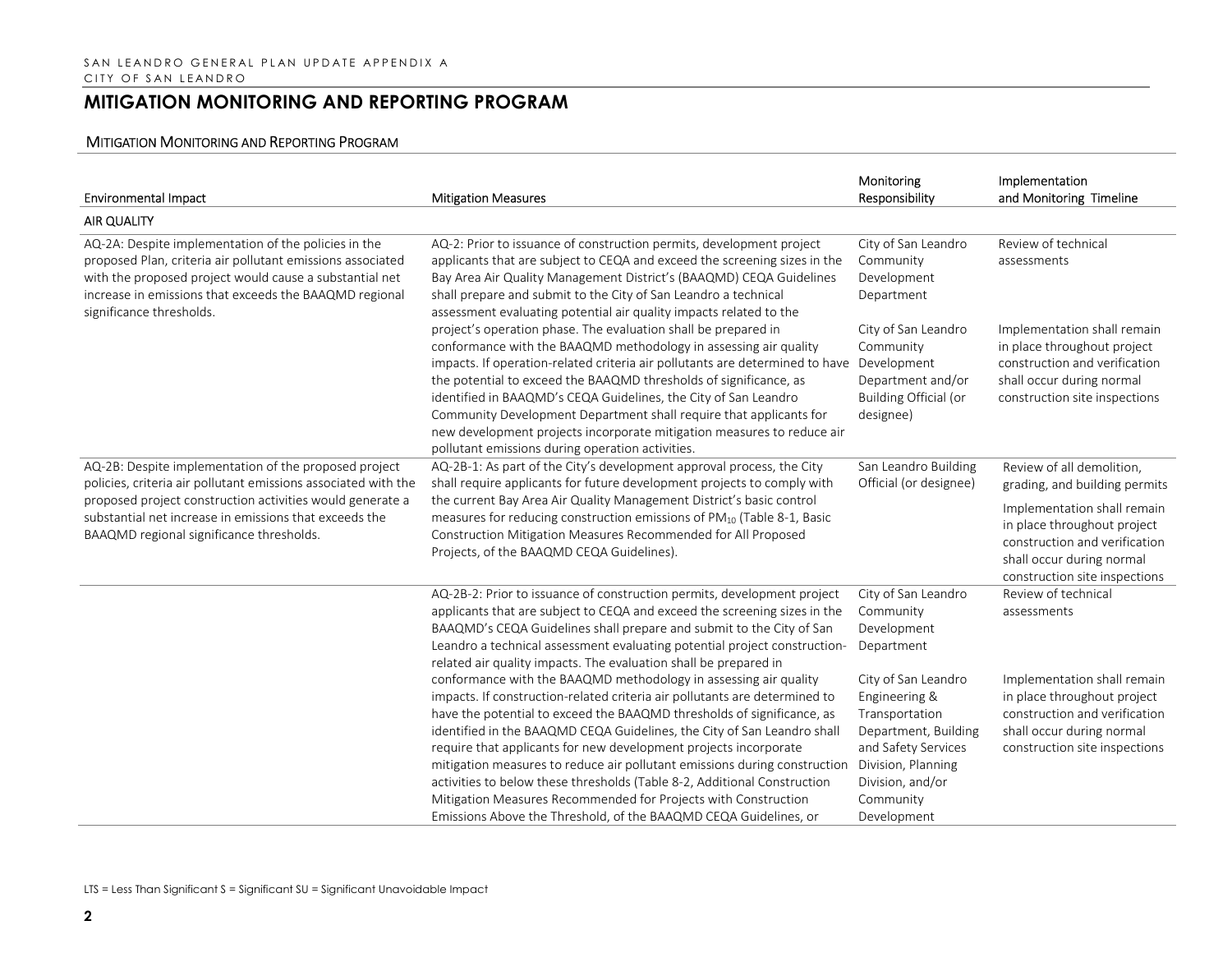| <b>Environmental Impact</b>                                                                                                                                                                                                                                                                                   | <b>Mitigation Measures</b>                                                                                                                                                                                                                                                                                                                                                                                                                                                                                                                                                                                                                                                                                                                                                                                                                                                                                                                                                                                                                                                                                                                                                                                                                                                  | Monitoring<br>Responsibility                                                                                       | Implementation<br>and Monitoring Timeline                                                                                                                 |
|---------------------------------------------------------------------------------------------------------------------------------------------------------------------------------------------------------------------------------------------------------------------------------------------------------------|-----------------------------------------------------------------------------------------------------------------------------------------------------------------------------------------------------------------------------------------------------------------------------------------------------------------------------------------------------------------------------------------------------------------------------------------------------------------------------------------------------------------------------------------------------------------------------------------------------------------------------------------------------------------------------------------------------------------------------------------------------------------------------------------------------------------------------------------------------------------------------------------------------------------------------------------------------------------------------------------------------------------------------------------------------------------------------------------------------------------------------------------------------------------------------------------------------------------------------------------------------------------------------|--------------------------------------------------------------------------------------------------------------------|-----------------------------------------------------------------------------------------------------------------------------------------------------------|
|                                                                                                                                                                                                                                                                                                               | applicable construction mitigation measures subsequently approved by<br>BAAQMD). These identified measures shall be incorporated into all<br>appropriate construction documents (e.g. construction management<br>plans) submitted to the City and shall be verified by the City's<br>Engineering/Transportation Department, Building and/or Planning<br>Division, and/or Community Development Department.                                                                                                                                                                                                                                                                                                                                                                                                                                                                                                                                                                                                                                                                                                                                                                                                                                                                  | Department                                                                                                         |                                                                                                                                                           |
| AQ-3: Warehousing operations could generate a substantial<br>amount of diesel particulate matter (DPM) emissions from<br>off-road equipment use and truck idling. In addition, some<br>warehousing and industrial facilities may include use of<br>transport refrigeration units (TRUs) for cold storage that | AQ-3: Applicants for future non-residential land uses within the city that:<br>1) have the potential to generate 100 or more diesel truck trips per day or<br>have 40 or more trucks with operating diesel-powered TRUs, and 2) are<br>within 1,000 feet of a sensitive land use (e.g. residential, schools,                                                                                                                                                                                                                                                                                                                                                                                                                                                                                                                                                                                                                                                                                                                                                                                                                                                                                                                                                                | City of San Leandro<br>Community<br>Development<br>Department                                                      | Review of HRAs                                                                                                                                            |
| could expose sensitive receptors to substantial pollutant<br>concentrations. Mitigation is needed to ensure that new<br>projects are evaluated in accordance with BAAQMD's CEQA<br>Guidelines, and therefore impacts are significant.                                                                         | hospitals, nursing homes), as measured from the property line of a<br>proposed project to the property line of the nearest sensitive use, shall<br>submit a health risk assessment (HRA) to the City of San Leandro prior to<br>future discretionary project approval. The HRA shall be prepared in<br>accordance with policies and procedures of the State Office of<br>Environmental Health Hazard Assessment and the Bay Area Air Quality<br>Management District. If the HRA shows that the incremental cancer risk<br>exceeds 10 in one million (10E-06), PM <sub>2.5</sub> concentrations exceed 0.3<br>$\mu$ g/m <sup>3</sup> , or the appropriate non-cancer hazard index exceeds 1.0, the<br>applicant will be required to identify and demonstrate that mitigation<br>measures are capable of reducing potential cancer and non-cancer risks<br>to an acceptable level, including appropriate enforcement mechanisms.<br>Mitigation measures may include but are not limited to:<br>Restricting idling on-site beyond Air Toxic Control Measures idling<br>restrictions, as feasible.<br>Electrifying warehousing docks.<br>ш.<br>" Requiring use of newer equipment and/or vehicles.<br>" Restricting off-site truck travel through the creation of truck routes. | City of San Leandro<br>Community<br>Development<br>Department and/or<br>Building Official (or<br>his/her designee) | Implementation shall remain<br>in place throughout project<br>construction and verification<br>shall occur during normal<br>construction site inspections |
|                                                                                                                                                                                                                                                                                                               | Mitigation measures identified in the project-specific HRA shall be<br>identified as mitigation measures in the environmental document and/or<br>incorporated into the site development plan as a component of a<br>proposed project.                                                                                                                                                                                                                                                                                                                                                                                                                                                                                                                                                                                                                                                                                                                                                                                                                                                                                                                                                                                                                                       |                                                                                                                    |                                                                                                                                                           |
| AQ-5: Despite implementation of the proposed Plan<br>policies, criteria air pollutant emissions associated with the<br>proposed project would generate a substantial net increase                                                                                                                             | AQ-5: Implementation of Mitigation Measures AQ-1 through AQ-3.<br>There are no additional mitigation measures available to mitigate this<br>impact.                                                                                                                                                                                                                                                                                                                                                                                                                                                                                                                                                                                                                                                                                                                                                                                                                                                                                                                                                                                                                                                                                                                         |                                                                                                                    | See Mitigation Measures AQ-1 through AQ-3.                                                                                                                |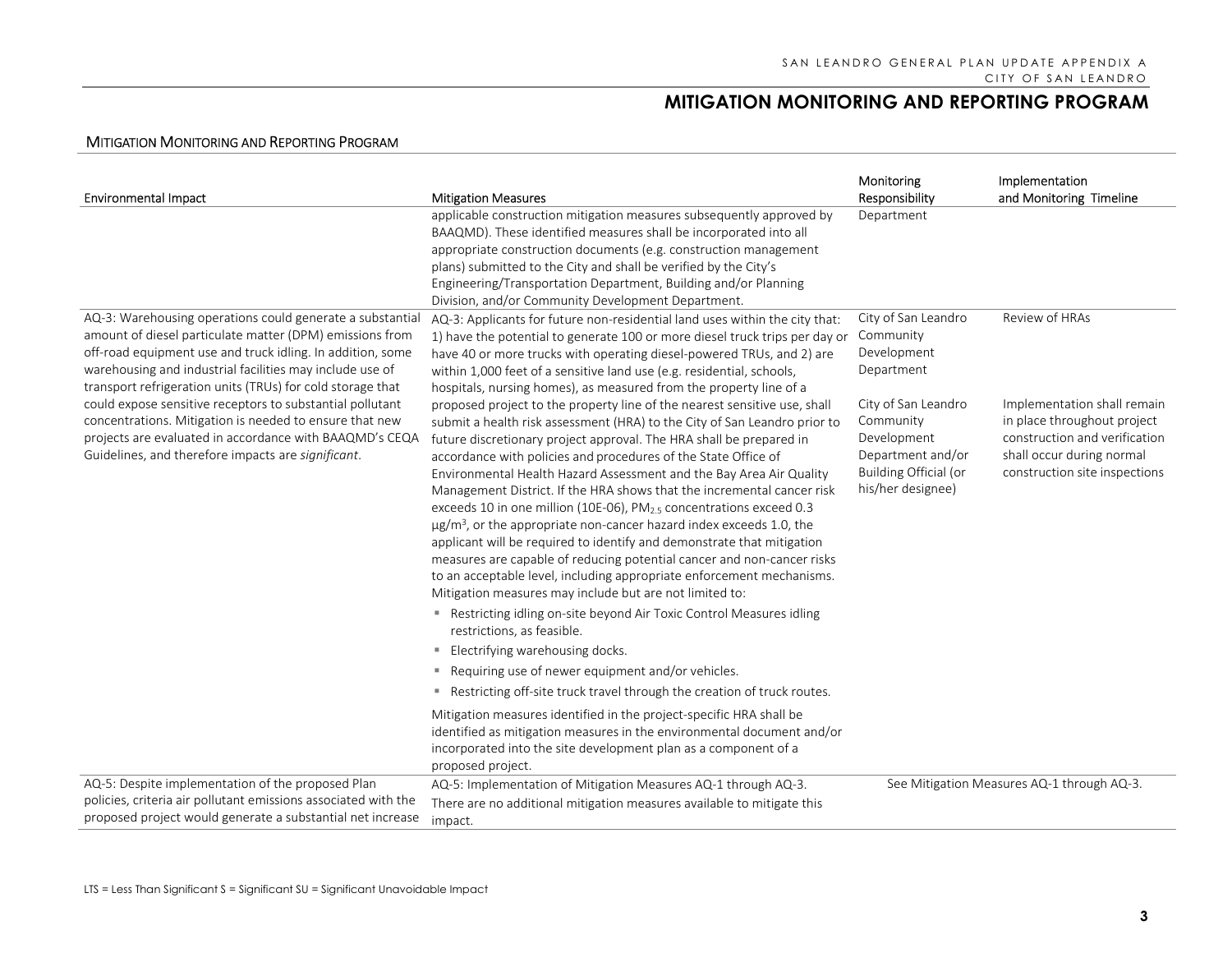| <b>Environmental Impact</b>                                                                                                                                                                                                                                                                                                                                                                                           | <b>Mitigation Measures</b>                                                                                                                                                                                                                                                                                                                                                                                                                                                                                                                                                                                                                                                                                                                                                                                                               | Monitoring<br>Responsibility | Implementation<br>and Monitoring Timeline |
|-----------------------------------------------------------------------------------------------------------------------------------------------------------------------------------------------------------------------------------------------------------------------------------------------------------------------------------------------------------------------------------------------------------------------|------------------------------------------------------------------------------------------------------------------------------------------------------------------------------------------------------------------------------------------------------------------------------------------------------------------------------------------------------------------------------------------------------------------------------------------------------------------------------------------------------------------------------------------------------------------------------------------------------------------------------------------------------------------------------------------------------------------------------------------------------------------------------------------------------------------------------------------|------------------------------|-------------------------------------------|
| in emissions that exceeds the BAAQMD regional<br>significance thresholds, and impacts would be significant.                                                                                                                                                                                                                                                                                                           |                                                                                                                                                                                                                                                                                                                                                                                                                                                                                                                                                                                                                                                                                                                                                                                                                                          |                              |                                           |
| <b>GREENHOUSE GAS EMISSIONS</b>                                                                                                                                                                                                                                                                                                                                                                                       |                                                                                                                                                                                                                                                                                                                                                                                                                                                                                                                                                                                                                                                                                                                                                                                                                                          |                              |                                           |
| GHG-2: While the proposed Plan supports progress toward<br>the long term-goals identified in Executive Order B-30-15<br>and Executive Order S-03-05, it cannot yet be demonstrated<br>that San Leandro will achieve GHG emissions reductions<br>that are consistent with an 80 percent reduction below<br>1990 levels by the year 2050 based on existing technologies<br>and currently adopted policies and programs. | GHG-2: No mitigation measures are currently available to address post-<br>2030 GHG reductions. The proposed Plan and the Climate Action Plan<br>(CAP) include measures to align the City with the GHG reductions of AB 32<br>and Executive Order B-30-15. However, additional State and federal<br>actions are necessary to ensure that State and federally regulated sources<br>(i.e., sources outside the City's jurisdictional control) take similar<br>aggressive measures to ensure the deep cuts needed to achieve the 2050<br>target.                                                                                                                                                                                                                                                                                             |                              | No mitigation measures are available.     |
| <b>NOISE</b>                                                                                                                                                                                                                                                                                                                                                                                                          |                                                                                                                                                                                                                                                                                                                                                                                                                                                                                                                                                                                                                                                                                                                                                                                                                                          |                              |                                           |
| NOI-3: The proposed project would cause a substantial<br>permanent increase in ambient transportation-related<br>noise levels in the project vicinity.                                                                                                                                                                                                                                                                | NOI-3: Beyond the General Plan Environmental Hazards Element policies<br>discussed above, the following mitigation measures were considered, but<br>as described below, were found to be infeasible.                                                                                                                                                                                                                                                                                                                                                                                                                                                                                                                                                                                                                                     |                              | Mitigation Measure NOI-3 is not feasible. |
|                                                                                                                                                                                                                                                                                                                                                                                                                       | Technological Advances for Noise-Generating Vehicles<br>Most urban noise results from the use of roadway vehicles, including<br>automobiles, motorcycles, and trucks. The implementation of improved<br>technologies for the prevention or muffling of noise from these sources<br>could theoretically prevent substantial increases to ambient noise levels;<br>however, this approach would be infeasible as much of this<br>implementation is beyond the jurisdiction of the City.<br>Beyond currently-accepted State and industry standards and best<br>practices, developing and/or requiring novel technological improvements<br>for noise-generating vehicles would not be affordable, scientifically<br>plausible, or within the City's jurisdiction. Therefore, this potential<br>mitigation measure is regarded as infeasible. |                              |                                           |
|                                                                                                                                                                                                                                                                                                                                                                                                                       | Universal Use of Noise-Attenuating Features<br>The universal use of noise attenuating features such as rubberized<br>asphalt, soundwalls, berms, and improved building sound-insulation,<br>could prevent transmission of excessive noise to the outdoor and indoor<br>areas of sensitive land uses and/or could prevent projected increases in<br>ambient noise levels. However, this approach would be infeasible in<br>several situations. Specifically, rubberized asphalt reduces tire-pavement                                                                                                                                                                                                                                                                                                                                     |                              |                                           |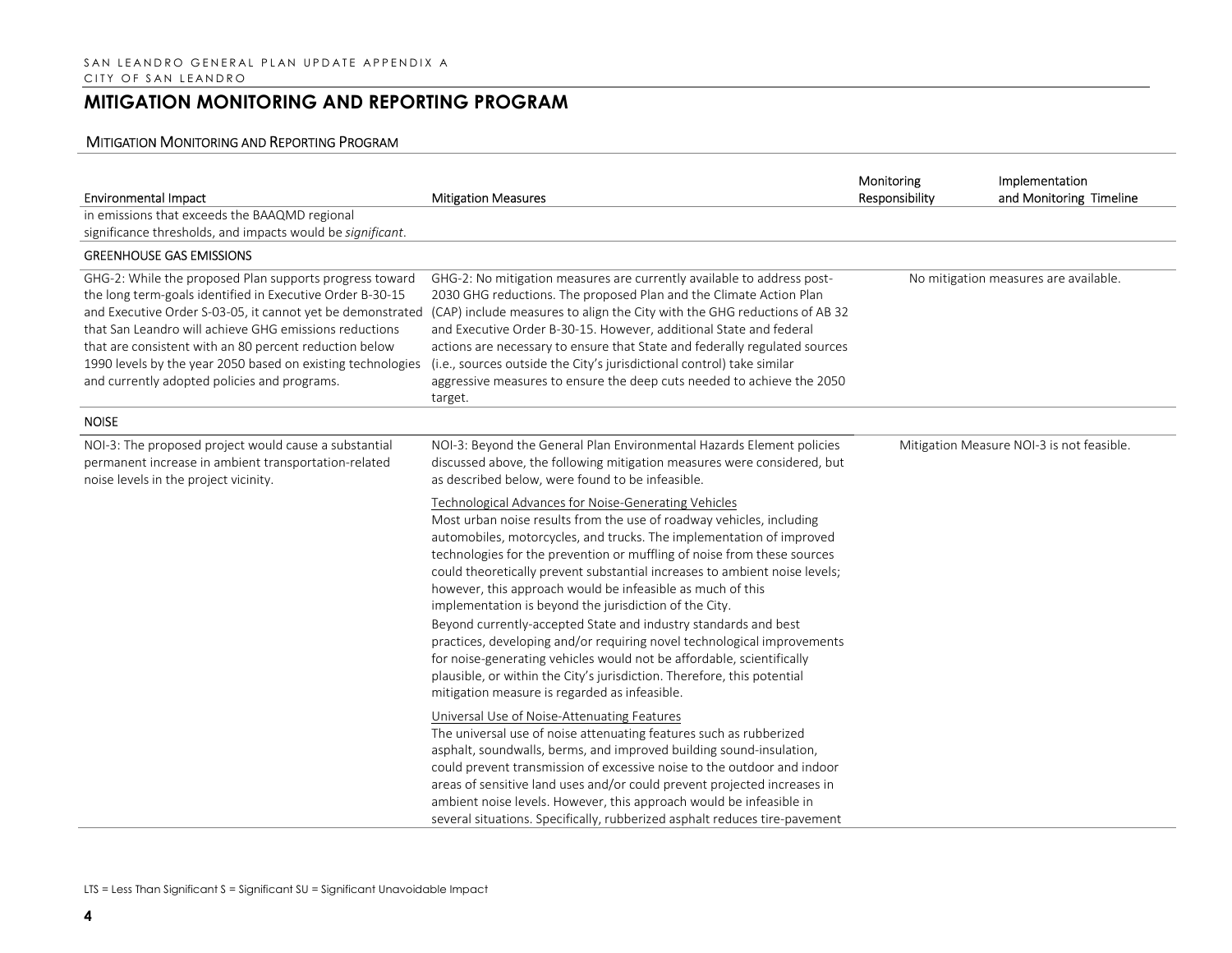| <b>Mitigation Measures</b>                                                                                                                                                                                                                                                                                                                                                                                                                                                                                                                                                                                                                                                                                                                                                                                                                                                                                                                                                                                                                                                                                                                                               | Monitoring<br>Responsibility                                                                               | Implementation<br>and Monitoring Timeline                                                                                                                                                                                                                                                                                 |
|--------------------------------------------------------------------------------------------------------------------------------------------------------------------------------------------------------------------------------------------------------------------------------------------------------------------------------------------------------------------------------------------------------------------------------------------------------------------------------------------------------------------------------------------------------------------------------------------------------------------------------------------------------------------------------------------------------------------------------------------------------------------------------------------------------------------------------------------------------------------------------------------------------------------------------------------------------------------------------------------------------------------------------------------------------------------------------------------------------------------------------------------------------------------------|------------------------------------------------------------------------------------------------------------|---------------------------------------------------------------------------------------------------------------------------------------------------------------------------------------------------------------------------------------------------------------------------------------------------------------------------|
| noise and when new, achieves a reduction of approximately 4 dB when<br>compared to normal pavement surfaces. However, the noise reduction<br>properties degrade over time, and the noise reduction would not be<br>sufficient to reduce noise impacts in many areas of San Leandro. In many<br>cases, aesthetic concerns, costs, physical constraints, or other issues<br>would prevent the universal implementation of adequate noise-<br>attenuating features. In addition to their expense, soundwalls often block<br>views and are regarded as unsightly. Moreover, the construction of<br>soundwalls can result in reduced pedestrian and vehicle connectivity,<br>which would contravene other goals of the proposed General Plan and<br>have negative social, economic, and even environmental consequences.<br>Although improved building construction and insulation beyond that<br>which is required by California Title 24 and the General Plan could further<br>reduce indoor exposure to excessive noise, substantial outdoor increases<br>to ambient noise levels would remain. Therefore, this potential mitigation<br>measure is regarded as infeasible. |                                                                                                            |                                                                                                                                                                                                                                                                                                                           |
| NOI-4: The City of San Leandro shall adopt the following measures as<br>Standard Conditions of Approval or Construction Development Standards<br>for new construction in the city. The Standard Conditions of<br>that states that the Engineering & Transportation Director or his/her<br>designee may waive individual measures upon individual written request<br>from an Applicant after City review.<br>" Construction activities shall be restricted to the daytime hours of<br>between 7:00 a.m. and 7:00 p.m. on weekdays, or between 8:00 a.m.<br>and 7:00 p.m. on Sunday and Saturday.<br>Prior to the start of construction activities, the construction contractor<br>shall:<br>" Maintain and tune all proposed equipment in accordance with the<br>manufacturer's recommendations to minimize noise emission.<br>Inspect all proposed equipment and fit all equipment with properly<br>operating mufflers, air intake silencers, and engine shrouds that are<br>no less effective than as originally equipped by the manufacturer.<br>Post a sign, clearly visible at the site, with a contact name and                                                     | City of San Leandro<br><b>Building and Safety</b><br>Services Division and<br>Transportation<br>Department | Conditions of Approval and<br><b>Construction Development</b><br>Standards for projects shall be<br>established prior to issuance<br>of construction permits<br>Implementation shall remain<br>in place throughout project<br>construction and verification<br>shall occur during normal<br>construction site inspections |
|                                                                                                                                                                                                                                                                                                                                                                                                                                                                                                                                                                                                                                                                                                                                                                                                                                                                                                                                                                                                                                                                                                                                                                          | telephone number of the City of San Leandro's authorized                                                   | Approval/Construction Development Standards shall include an exception Engineering &                                                                                                                                                                                                                                      |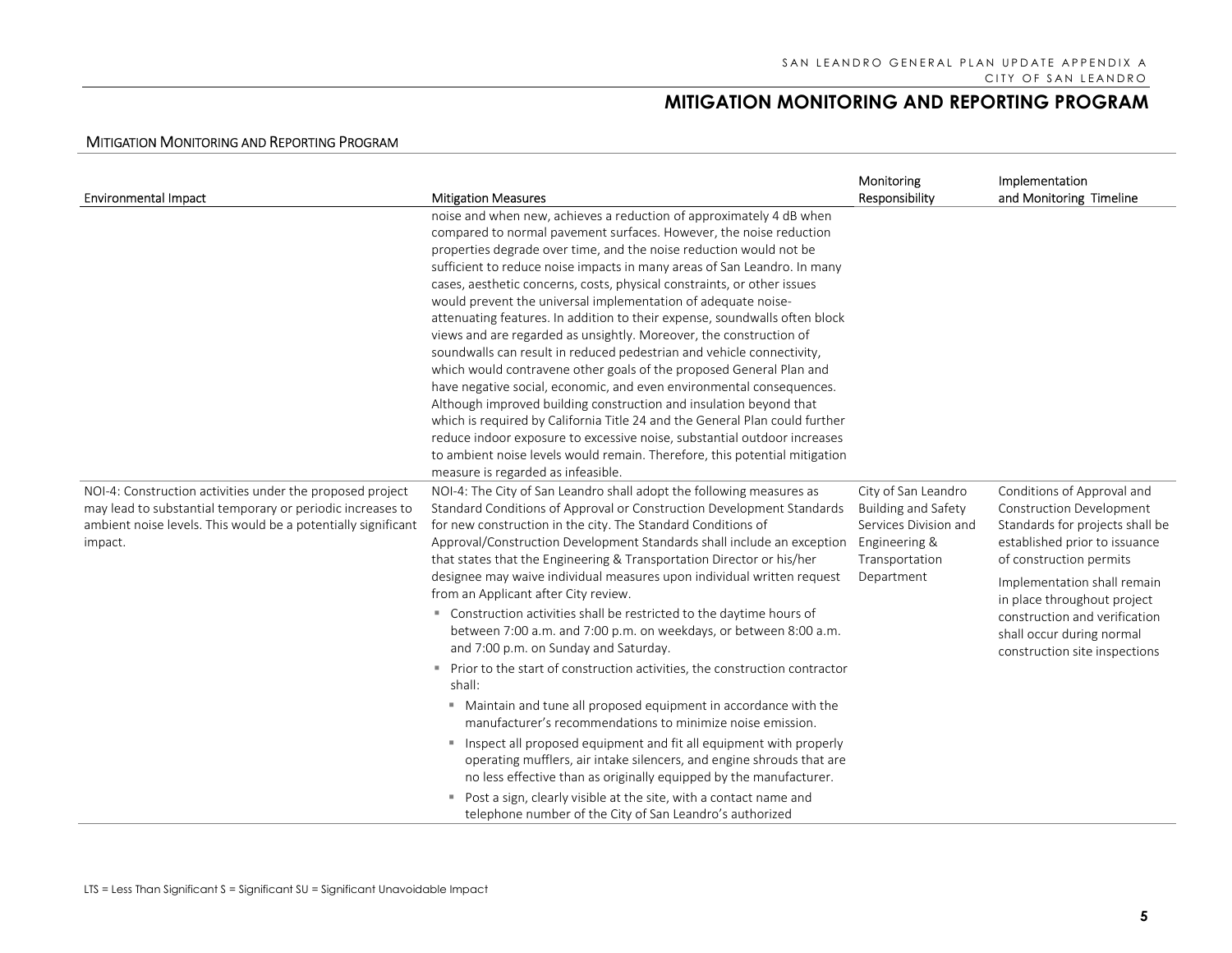| <b>Environmental Impact</b>                                                                                                                                                                                                                 | <b>Mitigation Measures</b>                                                                                                                                                                                                                                                                                                                                                                                                                                                                                                                                                                                                       | Monitoring<br>Responsibility | Implementation<br>and Monitoring Timeline                                          |
|---------------------------------------------------------------------------------------------------------------------------------------------------------------------------------------------------------------------------------------------|----------------------------------------------------------------------------------------------------------------------------------------------------------------------------------------------------------------------------------------------------------------------------------------------------------------------------------------------------------------------------------------------------------------------------------------------------------------------------------------------------------------------------------------------------------------------------------------------------------------------------------|------------------------------|------------------------------------------------------------------------------------|
|                                                                                                                                                                                                                                             | representative to respond in the event of a noise complaint.                                                                                                                                                                                                                                                                                                                                                                                                                                                                                                                                                                     |                              |                                                                                    |
|                                                                                                                                                                                                                                             | Place stationary construction equipment and material delivery in<br>loading and unloading areas as far as practicable from the<br>residences.                                                                                                                                                                                                                                                                                                                                                                                                                                                                                    |                              |                                                                                    |
|                                                                                                                                                                                                                                             | ■ Limit unnecessary engine idling to the extent feasible.                                                                                                                                                                                                                                                                                                                                                                                                                                                                                                                                                                        |                              |                                                                                    |
|                                                                                                                                                                                                                                             | " Use smart back-up alarms, which automatically adjust the alarm<br>level based on the background noise level, or switch off back-up<br>alarms and replace with human spotters.                                                                                                                                                                                                                                                                                                                                                                                                                                                  |                              |                                                                                    |
|                                                                                                                                                                                                                                             | Use low-noise emission equipment.                                                                                                                                                                                                                                                                                                                                                                                                                                                                                                                                                                                                |                              |                                                                                    |
|                                                                                                                                                                                                                                             | " Limit use of public address systems.                                                                                                                                                                                                                                                                                                                                                                                                                                                                                                                                                                                           |                              |                                                                                    |
|                                                                                                                                                                                                                                             | • Minimize grade surface irregularities on construction sites.                                                                                                                                                                                                                                                                                                                                                                                                                                                                                                                                                                   |                              |                                                                                    |
| NOI-7: The proposed project would result in significant and<br>unavoidable cumulatively excessive noise levels within the<br>city.                                                                                                          | NOI-7: Beyond the General Plan Environmental Hazards Element policies<br>discussed above, the same mitigation measures were considered as were<br>evaluated in NOI-3 and were, likewise, found to be infeasible.                                                                                                                                                                                                                                                                                                                                                                                                                 |                              | Mitigation Measure NOI-7 restates Mitigation Measure<br>NOI-3 and is not feasible. |
|                                                                                                                                                                                                                                             | In summary, for cumulative noise impacts, there are no feasible<br>mitigations for preventing substantial increases in ambient noise levels,<br>since all conceivable mitigations would be, in some circumstances,<br>economically impractical, scientifically unachievable, outside the City's<br>jurisdiction, and/or inconsistent with City planning goals and objectives.<br>Thus, cumulative impacts would remain significant and unavoidable<br>because no feasible mitigation measures are available to mitigate noise<br>impacts to a less than significant level, resulting in a significant and<br>unavoidable impact. |                              |                                                                                    |
| <b>TRANSPORTATION AND TRAFFIC</b>                                                                                                                                                                                                           |                                                                                                                                                                                                                                                                                                                                                                                                                                                                                                                                                                                                                                  |                              |                                                                                    |
| TRAF-1: Implementation of the Proposed Plan, in<br>combination with regional growth outside of San Leandro,<br>would result in increased vehicle traffic, which would affect<br>the operations of local intersections and freeway segments. | TRAF-1A: Intersections: The City of San Leandro should implement the<br>following traffic improvements and facilities to reduce impacts to<br>standard:                                                                                                                                                                                                                                                                                                                                                                                                                                                                          |                              |                                                                                    |
| As shown in Table 4.13-11, the addition of proposed<br>٠<br>Plan traffic would result in significant impacts to 12<br>intersections during at least one of the peak hours.                                                                  |                                                                                                                                                                                                                                                                                                                                                                                                                                                                                                                                                                                                                                  |                              |                                                                                    |
| As shown in Table 4.13-12 and Table 4.13-13, the<br>п,<br>addition of proposed Plan traffic would result in<br>significant impacts to seven freeway segments                                                                                |                                                                                                                                                                                                                                                                                                                                                                                                                                                                                                                                                                                                                                  |                              |                                                                                    |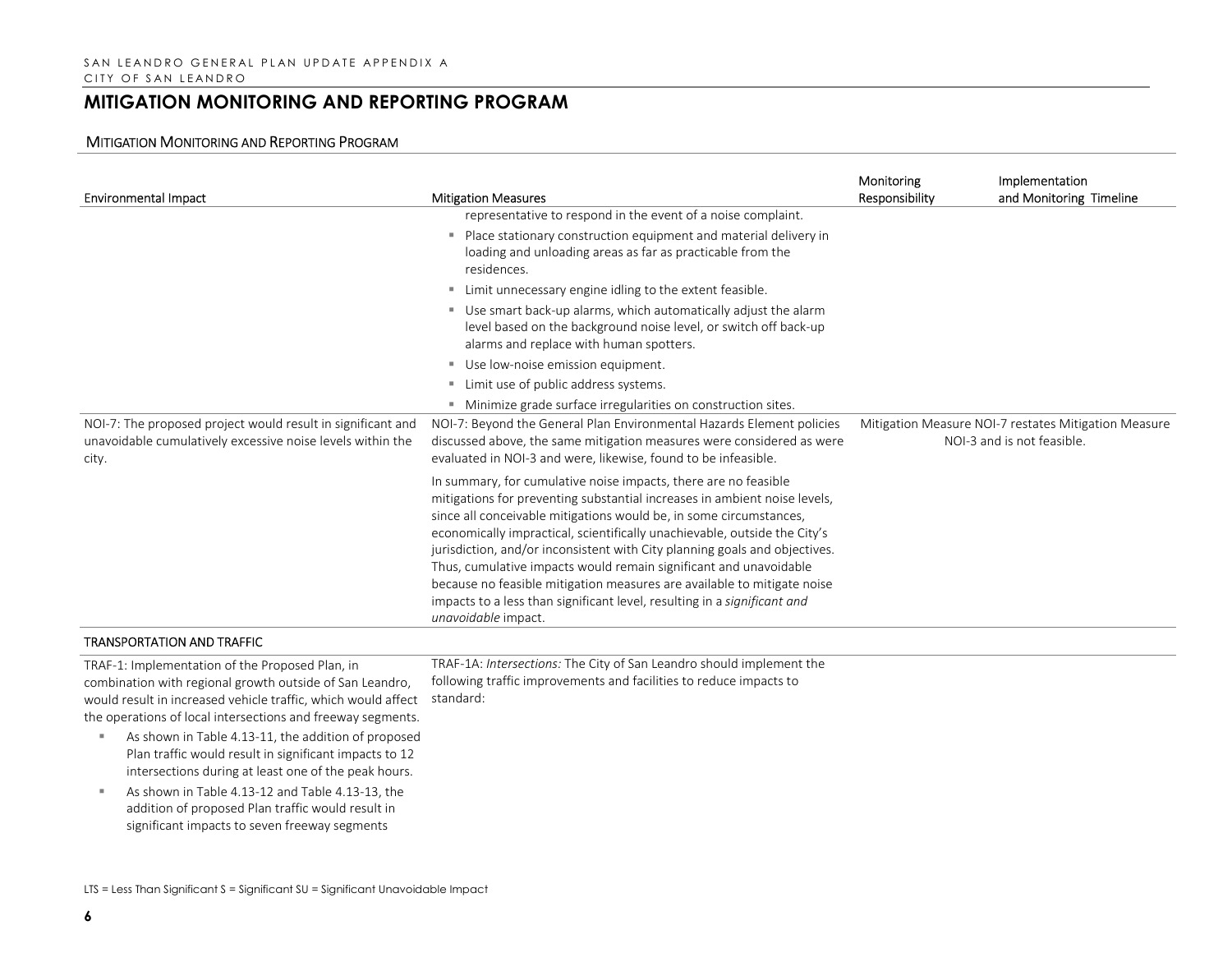| <b>Environmental Impact</b>            | <b>Mitigation Measures</b>                                                                                                                                                                                                                                                                                                                                                                     | Monitoring<br>Responsibility                                                                                                                              | Implementation<br>and Monitoring Timeline                                                                                                                                     |
|----------------------------------------|------------------------------------------------------------------------------------------------------------------------------------------------------------------------------------------------------------------------------------------------------------------------------------------------------------------------------------------------------------------------------------------------|-----------------------------------------------------------------------------------------------------------------------------------------------------------|-------------------------------------------------------------------------------------------------------------------------------------------------------------------------------|
| during at least one of the peak hours. |                                                                                                                                                                                                                                                                                                                                                                                                |                                                                                                                                                           |                                                                                                                                                                               |
|                                        | E. 14 <sup>th</sup> Street and Davis Street (SR-112) (#3): The addition of Cumulative<br>with proposed Plan traffic would cause the intersection level of service<br>to degrade from LOS C to LOS F in the AM peak hour. Therefore, the<br>Cumulative with Proposed Plan impact is considered to be significant.                                                                               | Note: Intersection #3 is under Caltrans' jurisdiction,<br>and the implementation and timing of the mitigation<br>measure is not under the City's control. |                                                                                                                                                                               |
|                                        | Implementation of the following measures would improve intersection<br>operations during the AM peak hour to LOS D:                                                                                                                                                                                                                                                                            |                                                                                                                                                           |                                                                                                                                                                               |
|                                        | Add an additional northbound left-turn lane on E. 14th Street. This<br>would result in the northbound approach having two exclusive left-<br>turn lanes, an exclusive through lane, and a shared through/right-<br>turn lane.                                                                                                                                                                  |                                                                                                                                                           |                                                                                                                                                                               |
|                                        | • Optimize the traffic signal cycle length and splits in conjunction with<br>adaptive traffic control technology.                                                                                                                                                                                                                                                                              |                                                                                                                                                           |                                                                                                                                                                               |
|                                        | Because this intersection is within the Downtown Transit-Oriented<br>Development PDA, implementation of the following measures would<br>improve intersection operations during the AM peak hour to LOS E:                                                                                                                                                                                      |                                                                                                                                                           |                                                                                                                                                                               |
|                                        | " Implement proposed Policy T-5.2: Evaluating Development Impacts.                                                                                                                                                                                                                                                                                                                             |                                                                                                                                                           |                                                                                                                                                                               |
|                                        | " Optimize the traffic signal cycle length and splits in conjunction with<br>adaptive traffic control technology.                                                                                                                                                                                                                                                                              |                                                                                                                                                           |                                                                                                                                                                               |
|                                        | This mitigation is considered feasible if the intersection was under City<br>control. However, this intersection is under Caltrans' jurisdiction, so<br>the implementation and timing of the mitigation measures remain<br>uncertain since the intersection is not under the City's control.<br>Consequently, the Cumulative with proposed Plan impact remains<br>significant and unavoidable. |                                                                                                                                                           |                                                                                                                                                                               |
|                                        | E. 14th Street and San Leandro Boulevard (#4): The addition of<br>m.<br>Cumulative with proposed Plan traffic would cause the intersection<br>level of service to degrade from LOS C to LOS E in the AM peak hour.<br>Therefore, the Cumulative with Proposed Plan impact is considered to<br>be significant.                                                                                  | Caltrans, City of San<br>Leandro Engineering &<br>Transportation<br>Works Department                                                                      | Note: Intersection #4 is under<br>Caltrans' jurisdiction, and the<br>implementation and timing of<br>Department and Public signal changes is not under<br>the City's control. |
|                                        | Implementation of the following measure would improve intersection<br>operations during the AM peak hour to LOS D:                                                                                                                                                                                                                                                                             |                                                                                                                                                           | Implementation of Policy T-<br>5.2: Evaluating Development                                                                                                                    |
|                                        | " Optimize the traffic signal cycle length and splits in conjunction with<br>adaptive traffic control technology.                                                                                                                                                                                                                                                                              |                                                                                                                                                           | Impacts would reduce this                                                                                                                                                     |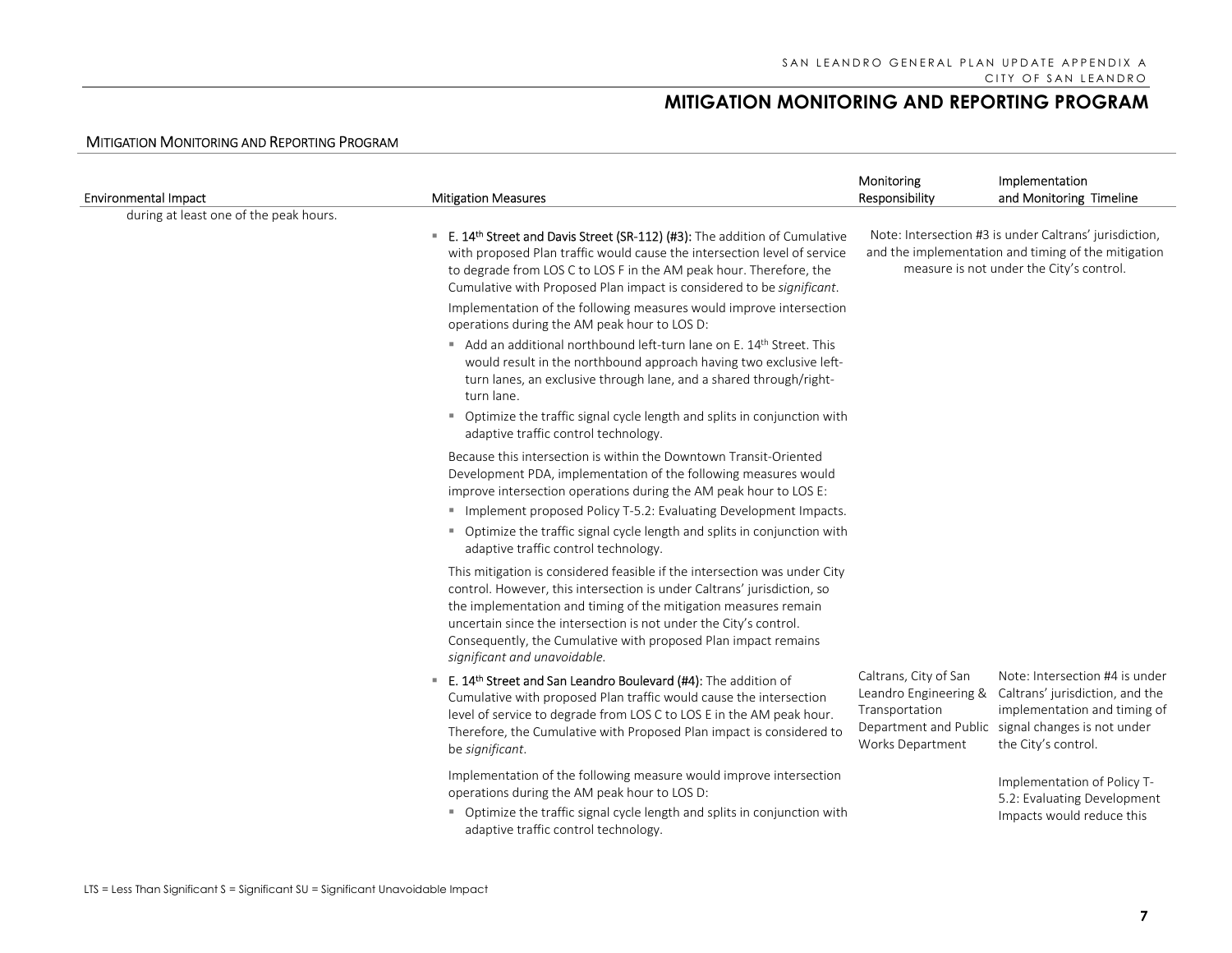| <b>Environmental Impact</b> | <b>Mitigation Measures</b>                                                                                                                                                                                                                                                                                                                                                                                                                                                                                                                                                                                                | Monitoring<br>Responsibility                                                                                  | Implementation<br>and Monitoring Timeline                                                                                                               |
|-----------------------------|---------------------------------------------------------------------------------------------------------------------------------------------------------------------------------------------------------------------------------------------------------------------------------------------------------------------------------------------------------------------------------------------------------------------------------------------------------------------------------------------------------------------------------------------------------------------------------------------------------------------------|---------------------------------------------------------------------------------------------------------------|---------------------------------------------------------------------------------------------------------------------------------------------------------|
|                             | This intersection is within the East 14 <sup>th</sup> Street PDA. Since this<br>intersection is currently in a PDA, the degradation of intersection                                                                                                                                                                                                                                                                                                                                                                                                                                                                       |                                                                                                               | impact to a less-than-<br>significant level.                                                                                                            |
|                             | operations from LOS C to LOS E in the AM peak hour due to the<br>addition of Cumulative with Proposed Plan traffic would not be<br>considered a significant impact under proposed Plan Policy T-5.2:<br>Evaluating Development Impacts.                                                                                                                                                                                                                                                                                                                                                                                   |                                                                                                               | Implementation timing of<br>Policy T-5.2 would be the<br>adoption of the General Plan.                                                                  |
|                             | Upon implementation of this measure, intersection operations would<br>improve to LOS D during the AM peak hour. This mitigation is<br>considered feasible if the intersection was under City control.<br>However, this intersection is under Caltrans' jurisdiction, so the<br>implementation and timing of the mitigation measures remain<br>uncertain since the intersection is under Caltrans' jurisdiction.<br>Consequently, the Cumulative with proposed Plan impact remains<br>significant and unavoidable.                                                                                                         |                                                                                                               |                                                                                                                                                         |
|                             | <b>E. 14th Street and Hesperian Boulevard/Bancroft Avenue (#5):</b> The<br>addition of Cumulative with proposed Plan traffic would cause the<br>intersection level of service to degrade from LOS C to LOS E in the AM<br>peak hour. Therefore, the Cumulative with Proposed Plan impact is<br>considered to be significant.                                                                                                                                                                                                                                                                                              | Caltrans, City of San<br>Leandro Engineering &<br>Transportation<br>Department and Public<br>Works Department | Note: Intersection #5 is under<br>Caltrans' jurisdiction, and the<br>implementation and timing of<br>signal changes is not under<br>the City's control. |
|                             | Implementation of the following measure would improve intersection<br>operations during the AM peak hour:<br>• Optimize the traffic signal cycle length and splits in conjunction with<br>adaptive traffic control technology.                                                                                                                                                                                                                                                                                                                                                                                            |                                                                                                               | Implementation of Policy T-<br>5.2: Evaluating Development<br>Impacts would reduce this<br>impact to a less-than-                                       |
|                             | This intersection is within the Bay Fair BART Transit Village PDA and<br>ABAG/MTC has already designated Bay Fair BART Transit Village a<br>potential PDA. Upon adoption of the Bay Fair TOD Specific Plan,<br>currently anticipated in 2017, Bay Fair will achieve official PDA status.<br>Since this intersection is currently in a potential PDA area, the<br>degradation of intersection operations from LOS C to LOS E in the AM<br>peak hour due to the addition of Cumulative with Proposed Plan traffic<br>would not be considered an impact under proposed Plan Policy T-5.2:<br>Evaluating Development Impacts. |                                                                                                               | significant level.<br>Implementation timing of<br>Policy T-5.2 would be the<br>adoption of the General Plan.                                            |
|                             | Upon implementation of this measure, intersection operations would<br>improve to LOS D during the AM peak hour. This mitigation is                                                                                                                                                                                                                                                                                                                                                                                                                                                                                        |                                                                                                               |                                                                                                                                                         |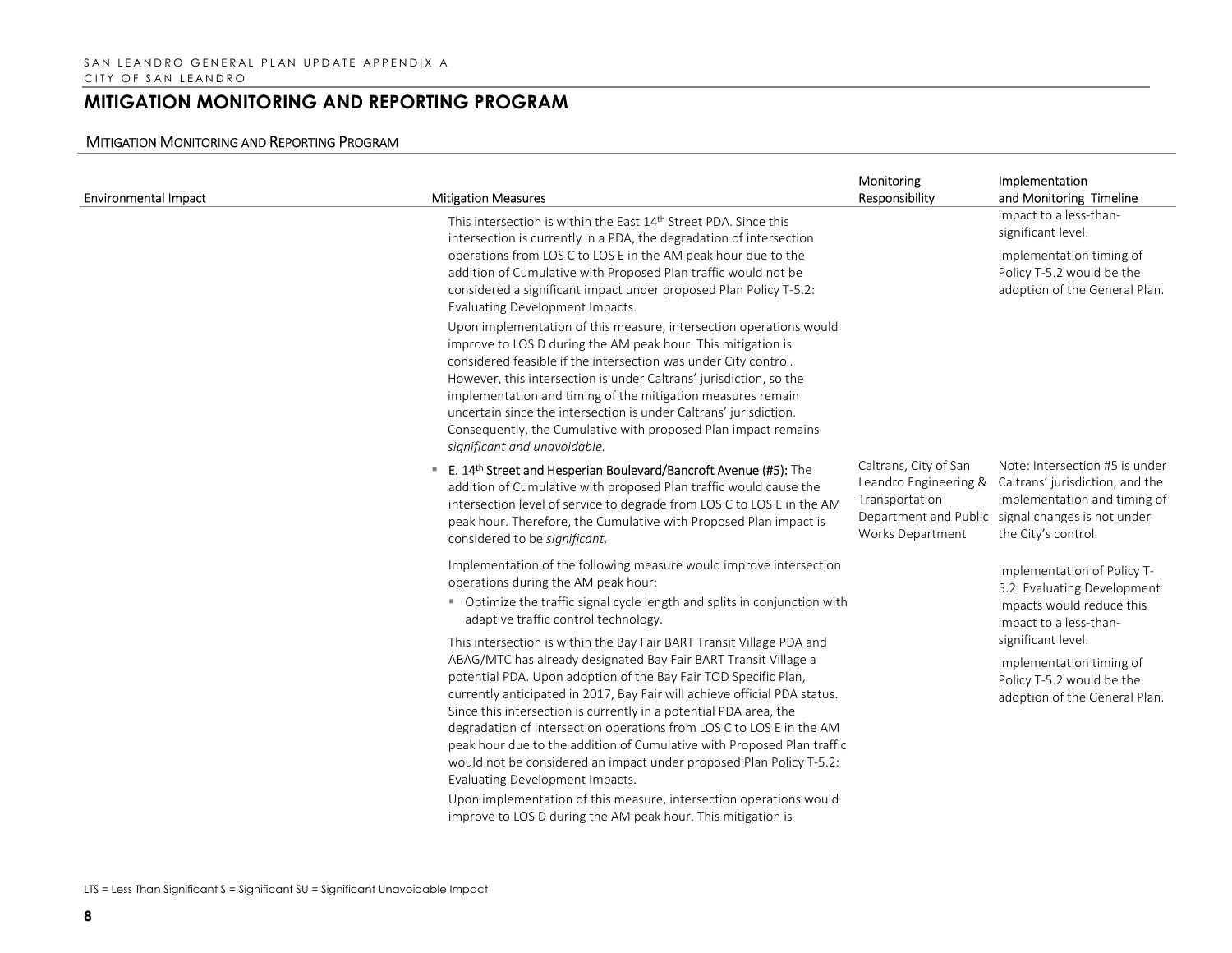| <b>Environmental Impact</b> | <b>Mitigation Measures</b>                                                                                                                                                                                                                                                                                                                                                                                                                                                                                                                                                                                                                                                                                                                                                                                                                                                                                                                 | Monitoring<br>Responsibility                                                                        | Implementation<br>and Monitoring Timeline                                                                                                                                   |
|-----------------------------|--------------------------------------------------------------------------------------------------------------------------------------------------------------------------------------------------------------------------------------------------------------------------------------------------------------------------------------------------------------------------------------------------------------------------------------------------------------------------------------------------------------------------------------------------------------------------------------------------------------------------------------------------------------------------------------------------------------------------------------------------------------------------------------------------------------------------------------------------------------------------------------------------------------------------------------------|-----------------------------------------------------------------------------------------------------|-----------------------------------------------------------------------------------------------------------------------------------------------------------------------------|
|                             | considered feasible if the intersection was under City control.<br>However, this intersection is under Caltrans' jurisdiction, so the<br>implementation and timing of the mitigation measures remain<br>uncertain since the intersection is under Caltrans' jurisdiction.<br>Consequently, the Cumulative with Proposed Plan impact remains<br>significant and unavoidable.                                                                                                                                                                                                                                                                                                                                                                                                                                                                                                                                                                |                                                                                                     |                                                                                                                                                                             |
|                             | Hesperian Boulevard and Halcyon Drive/Fairmont Drive (#10): The<br>addition of Cumulative with proposed Plan traffic would cause the<br>intersection level of service to degrade from LOS D to LOS F in the AM<br>peak hour and LOS D to LOS E in the PM peak hour. Therefore, the<br>Cumulative with Proposed Plan impact is considered to be significant.                                                                                                                                                                                                                                                                                                                                                                                                                                                                                                                                                                                | City of San Leandro<br>Engineering &<br>Transportation<br>Department and Public<br>Works Department | Implementation of Policy T-<br>5.2: Evaluating Development<br>Impacts would reduce this<br>impact to a less-than-<br>significant level.                                     |
|                             | Implementation of the following measures would improve intersection<br>operations during the AM and PM peak hours to LOS D:<br>" Widen the south leg of the intersection in order to add a second<br>northbound left-turn lane. This would result in the northbound<br>approach having two exclusive left-turn lanes, two exclusive<br>through lanes, and an exclusive right-turn lane.<br>Provide an overlap signal phase for the northbound right turns.                                                                                                                                                                                                                                                                                                                                                                                                                                                                                 |                                                                                                     | Implementation timing of<br>Policy T-5.2 would be the<br>adoption of the General Plan.<br>In addition, the City could<br>pursue the additional signal<br>changes described. |
|                             | • Optimize the traffic signal cycle length and splits in conjunction with<br>adaptive traffic control technology.<br>This intersection is within the Bay Fair BART Transit Village PDA and<br>ABAG/MTC has already designated Bay Fair BART Transit Village a<br>potential PDA. Upon adoption of the Bay Fair TOD Specific Plan,<br>currently anticipated in 2017, Bay Fair will achieve official PDA status.<br>Since this intersection is currently in a potential PDA area, the<br>degradation of intersection operations from LOS D to LOS E in the PM<br>peak hour due to the addition of Cumulative with Proposed Plan traffic<br>would not be considered an impact under proposed Plan Policy T-5.2:<br>Evaluating Development Impacts. Implementation of the following<br>measures, which do not involve evaluation or acquisition of right-of-<br>way, would improve intersection operations during the AM peak hour<br>to LOS E: |                                                                                                     | Implementation timing of<br>signal changes would be when<br>or if LOS deteriorates below<br>LOS E at intersection #10.                                                      |
|                             | " Implement proposed Policy T-5.2: Evaluating Development Impacts.<br>Provide an overlap signal phase for the northbound right turns.                                                                                                                                                                                                                                                                                                                                                                                                                                                                                                                                                                                                                                                                                                                                                                                                      |                                                                                                     |                                                                                                                                                                             |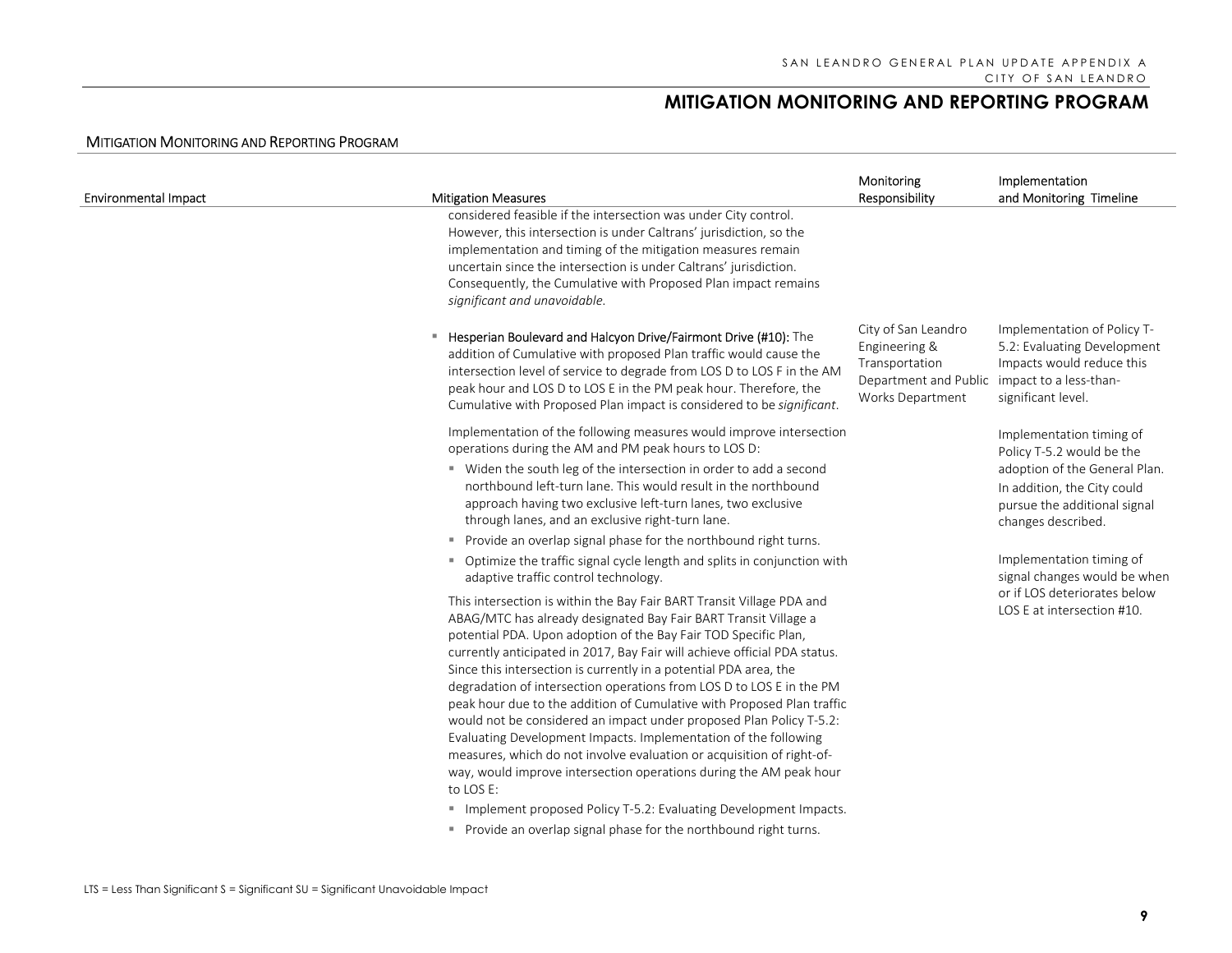| <b>Environmental Impact</b> | <b>Mitigation Measures</b>                                                                                                                                                                                                                                                                                                                                                                           | Monitoring<br>Responsibility                                                                        | Implementation<br>and Monitoring Timeline                                                                                                                                                                                   |
|-----------------------------|------------------------------------------------------------------------------------------------------------------------------------------------------------------------------------------------------------------------------------------------------------------------------------------------------------------------------------------------------------------------------------------------------|-----------------------------------------------------------------------------------------------------|-----------------------------------------------------------------------------------------------------------------------------------------------------------------------------------------------------------------------------|
|                             | • Optimize the traffic signal cycle length and splits in conjunction with<br>adaptive traffic control technology.                                                                                                                                                                                                                                                                                    |                                                                                                     |                                                                                                                                                                                                                             |
|                             | Upon implementation of the first three measures, intersection<br>operations would improve to LOS D during the AM and PM peak<br>hours. The availability of right-of-way for the required widening on the<br>south leg of the intersection is uncertain; therefore, the measures may<br>be infeasible. Consequently, the Cumulative with Proposed Plan<br>impact remains significant and unavoidable. |                                                                                                     |                                                                                                                                                                                                                             |
|                             | <b>Washington Avenue and San Leandro Boulevard (#15):</b> The addition of<br>Cumulative with Proposed Plan traffic would cause the intersection<br>level of service to degrade from LOS C to LOS F in the AM peak hour.<br>Therefore, the Cumulative with Proposed Plan impact is considered to<br>be significant.                                                                                   | City of San Leandro<br>Engineering &<br>Transportation<br>Department and Public<br>Works Department | Improvements shall be<br>implemented when LOS<br>deteriorates below the City's<br>adopted LOS standard and<br>adequate funding is in place<br>from the City's development                                                   |
|                             | Implementation of the following measure would improve intersection<br>operations during the AM peak hour to LOS D:                                                                                                                                                                                                                                                                                   |                                                                                                     | impact fees.                                                                                                                                                                                                                |
|                             | • Optimize the traffic signal cycle length and splits in conjunction with<br>adaptive traffic control technology.                                                                                                                                                                                                                                                                                    |                                                                                                     |                                                                                                                                                                                                                             |
|                             | Upon implementation of this measure, intersection operations would<br>improve to LOS D during the AM peak hour and lessen the Cumulative<br>with Proposed Plan impact to less than significant.                                                                                                                                                                                                      |                                                                                                     |                                                                                                                                                                                                                             |
|                             | San Leandro Boulevard and Marina Boulevard (#16): The addition of<br>Cumulative with proposed Plan traffic would cause the intersection<br>level of service to degrade from LOS D to LOS F in the AM peak hour<br>and LOS C to LOS F in the PM peak hour. Therefore, the Cumulative<br>with proposed Plan impact is considered to be significant.                                                    | City of San Leandro<br>Engineering &<br>Transportation<br>Department and Public<br>Works Department | Improvements shall be<br>implemented, if right of way is<br>available, when LOS<br>deteriorates below the City's<br>adopted LOS standard and<br>adequate funding is in place<br>from the City's development<br>impact fees. |
|                             | Implementation of the following measures would improve intersection<br>operations during the AM and PM peak hours:                                                                                                                                                                                                                                                                                   |                                                                                                     |                                                                                                                                                                                                                             |
|                             | Add a northbound left-turn lane on San Leandro Boulevard to<br>provide two exclusive left-turn lanes, one exclusive through lane<br>and one shared through/right-turn lane. (Consistent with the<br>findings of the San Leandro Shoreline Development Project EIR)                                                                                                                                   |                                                                                                     |                                                                                                                                                                                                                             |
|                             | Restripe lanes on the west leg to provide two corresponding<br>receiving lanes. (Consistent with the findings of the San Leandro                                                                                                                                                                                                                                                                     |                                                                                                     |                                                                                                                                                                                                                             |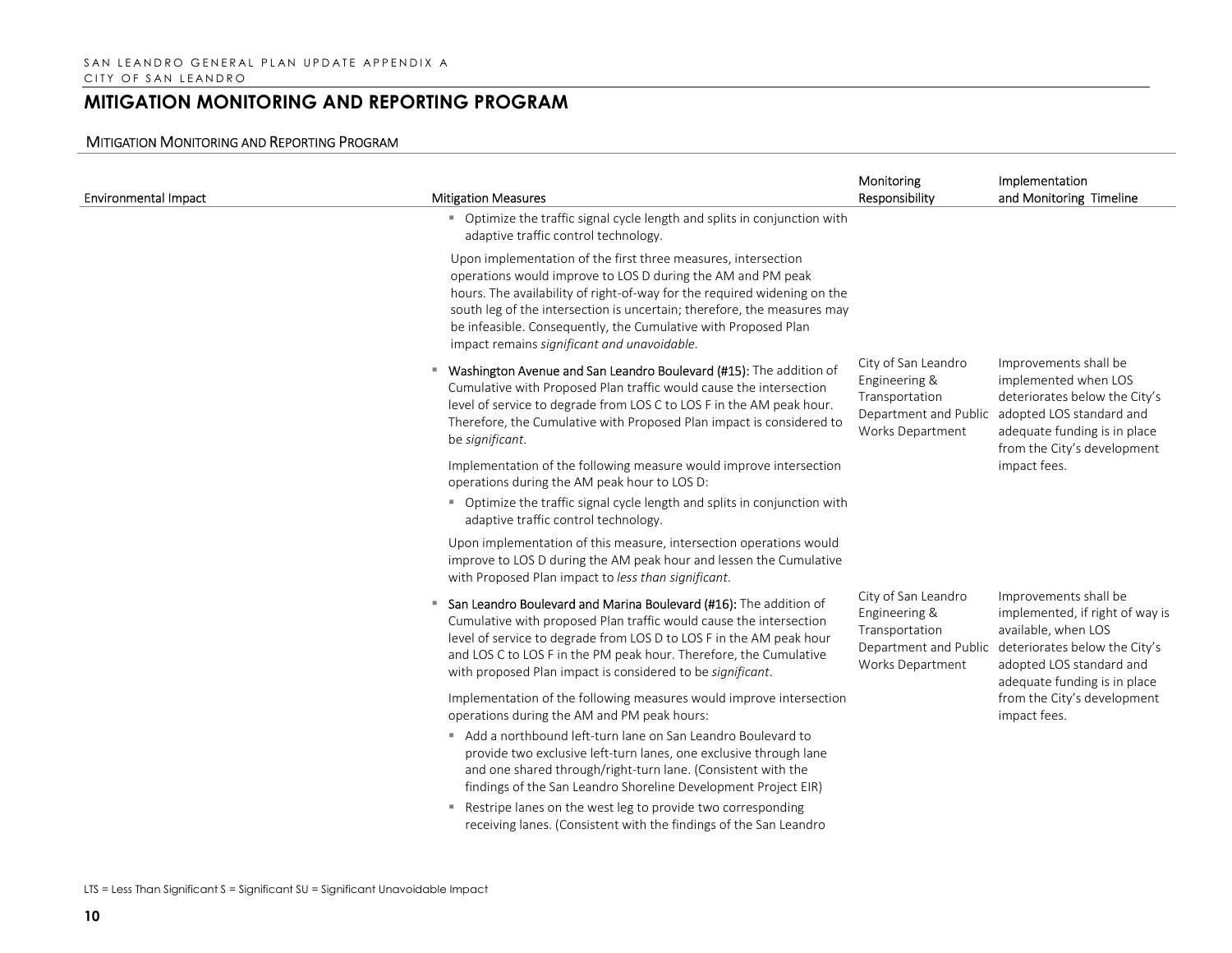| <b>Environmental Impact</b> | <b>Mitigation Measures</b>                                                                                                                                                                                                                                                                                                                                                                                                                                                                                                                                                            | Monitoring<br>Responsibility                                                         | Implementation<br>and Monitoring Timeline                                                                                                                                                                                                                                                                      |
|-----------------------------|---------------------------------------------------------------------------------------------------------------------------------------------------------------------------------------------------------------------------------------------------------------------------------------------------------------------------------------------------------------------------------------------------------------------------------------------------------------------------------------------------------------------------------------------------------------------------------------|--------------------------------------------------------------------------------------|----------------------------------------------------------------------------------------------------------------------------------------------------------------------------------------------------------------------------------------------------------------------------------------------------------------|
|                             | Shoreline Development Project EIR)<br>Provide an exclusive southbound right-turn lane to feed the existing<br>л.<br>channelized right-turn lane from San Leandro Boulevard<br>southbound to Marina Boulevard westbound so that southbound<br>through traffic does not block access to the channelized<br>southbound right-turn lane.<br>• Optimize the traffic signal cycle length and splits in conjunction with<br>adaptive traffic control technology.                                                                                                                             |                                                                                      |                                                                                                                                                                                                                                                                                                                |
|                             | Upon implementation of these measures, intersection operations<br>would improve to LOS D during the AM and PM peak hours. The<br>availability of right-of-way for the required widening on the south and<br>north legs of the intersection is uncertain; therefore, the measure may<br>be infeasible. Consequently, the Cumulative with proposed Plan impact<br>remains significant and unavoidable.                                                                                                                                                                                  |                                                                                      |                                                                                                                                                                                                                                                                                                                |
|                             | San Leandro Boulevard and Davis Street (#17): The addition of<br>Cumulative with proposed Plan traffic would cause the intersection<br>level of service to degrade from LOS C to LOS F in the AM peak hour<br>and LOS C to LOS E in the PM peak hour. Therefore, the Cumulative<br>with Proposed Plan impact is considered to be significant.<br>Implementation of the following measures would improve intersection                                                                                                                                                                  | Caltrans, City of San<br>Leandro Engineering &<br>Transportation<br>Works Department | Note: Intersection #17 is<br>under Caltrans' jurisdiction,<br>Department and Public and the implementation and<br>timing of the mitigation<br>measure is not under the<br>City's control.<br>Implementation of Policy T-<br>5.2: Evaluating Development<br>Impacts would reduce this<br>impact to a less-than- |
|                             | operations during the AM and PM peak hours to LOS D:<br>Add a northbound right-turn lane on San Leandro Boulevard to<br>provide two exclusive left-turn lanes, two exclusive through lanes<br>and one exclusive right-turn lane.<br>• Optimize the traffic signal cycle length and splits in conjunction with                                                                                                                                                                                                                                                                         |                                                                                      |                                                                                                                                                                                                                                                                                                                |
|                             | adaptive traffic control technology.<br>Because this intersection is within the Downtown Transit Oriented<br>Development PDA, the degradation of intersection operations from<br>LOS C to LOS E in the PM peak hour due to the addition of Cumulative<br>with Proposed Plan traffic would not be considered an impact under<br>Proposed Plan Policy T-5.2: Evaluating Development Impacts.<br>Implementation of the following measures, which do not involve<br>evaluation or acquisition of right-of-way, would improve intersection<br>operations during the AM peak hour to LOS E: |                                                                                      | significant level.<br>Implementation timing of<br>Policy T-5.2 would be the<br>adoption of the General Plan.<br>In addition, the City could<br>pursue the additional signal<br>changes described.                                                                                                              |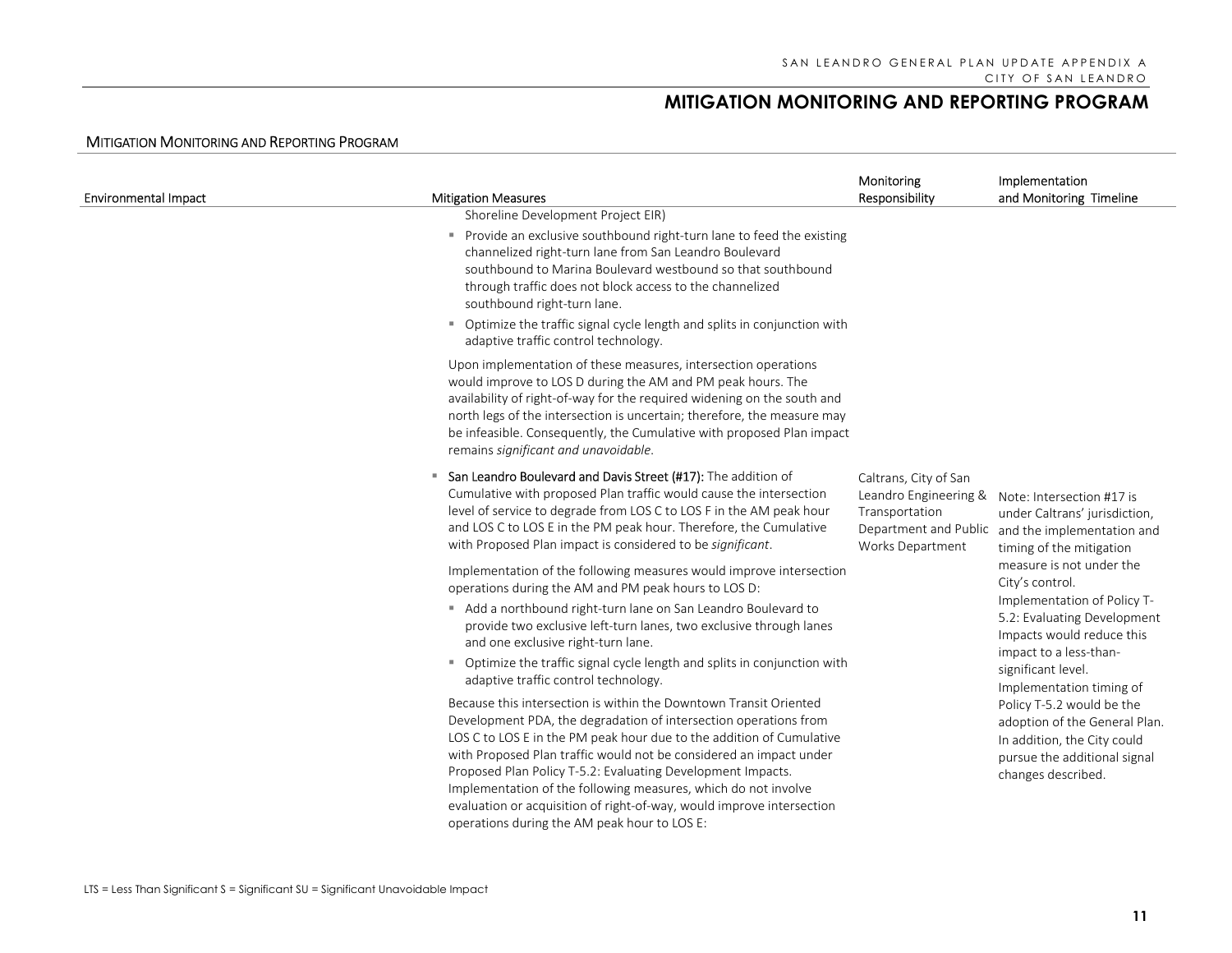| <b>Environmental Impact</b> | <b>Mitigation Measures</b>                                                                                                                                                                                                                                                                                                                                                                                                                                                                                                                                | Monitoring<br>Responsibility              | Implementation<br>and Monitoring Timeline              |
|-----------------------------|-----------------------------------------------------------------------------------------------------------------------------------------------------------------------------------------------------------------------------------------------------------------------------------------------------------------------------------------------------------------------------------------------------------------------------------------------------------------------------------------------------------------------------------------------------------|-------------------------------------------|--------------------------------------------------------|
|                             | Implement proposed Policy T-5.2: Evaluating Development Impacts.                                                                                                                                                                                                                                                                                                                                                                                                                                                                                          |                                           |                                                        |
|                             | Optimize the traffic signal cycle length and splits in conjunction with<br>m.<br>adaptive traffic control technology.                                                                                                                                                                                                                                                                                                                                                                                                                                     |                                           |                                                        |
|                             | Upon implementation of the first two measures, intersection<br>operations would improve to LOS D during the AM and PM peak hours.<br>The availability of right-of-way for the required widening on the south<br>leg of the intersection is uncertain; therefore, the measure may be<br>infeasible. This intersection is under Caltrans' jurisdiction, and the<br>implementation and timing of the mitigation measures are not under<br>the City's control. Consequently, the Cumulative with Proposed Plan<br>impact remains significant and unavoidable. |                                           |                                                        |
|                             | Philips Lane and Davis Street (#28): The addition of Cumulative with<br>Proposed Plan traffic would cause the intersection level of service to<br>degrade from LOS C to LOS F in the PM peak hour. Therefore, the<br>Cumulative with Proposed Plan impact is considered to be significant.                                                                                                                                                                                                                                                                | of the I-880 Southbound HOV Lane Project. | Caltrans has completed this mitigation measure as part |
|                             | Implementation of the following measures would improve intersection<br>operations during the PM peak hour:<br>" Convert the existing shared through/right-turn lane on the<br>westbound approach to an exclusive through lane to provide an<br>exclusive left-turn lane, two exclusive through lanes and an<br>exclusive right-turn lane.<br>Optimize the traffic signal cycle length and splits in conjunction with<br>m.<br>adaptive traffic control technology.                                                                                        |                                           |                                                        |
|                             | Upon implementation of these measures, intersection operations<br>would improve to LOS D during the PM peak hour. This intersection is<br>under Caltrans' jurisdiction, and the implementation and timing of the<br>mitigation measures are not under the City's control. Consequently,<br>the Cumulative with Proposed Plan impact remains significant and<br>unavoidable.                                                                                                                                                                               |                                           |                                                        |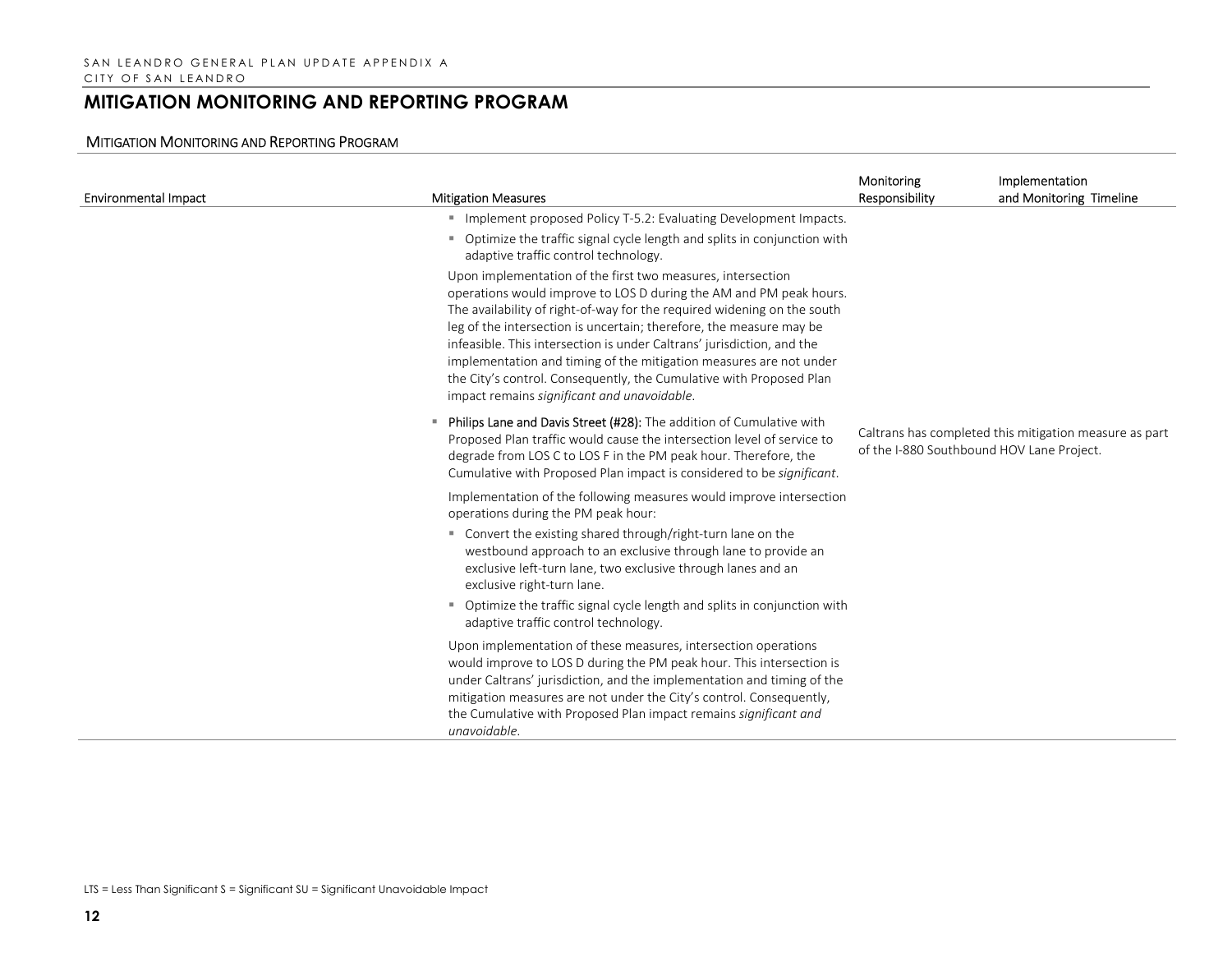| <b>Environmental Impact</b> | <b>Mitigation Measures</b>                                                                                                                                                                                                                                                                                                                                                  | Monitoring<br>Responsibility              | Implementation<br>and Monitoring Timeline                                                                                                                  |
|-----------------------------|-----------------------------------------------------------------------------------------------------------------------------------------------------------------------------------------------------------------------------------------------------------------------------------------------------------------------------------------------------------------------------|-------------------------------------------|------------------------------------------------------------------------------------------------------------------------------------------------------------|
|                             | " Warden Avenue/Timothy Drive and Davis Street (#29): The addition of<br>Cumulative with Proposed Plan traffic would cause the intersection<br>level of service to degrade from LOS C to LOS E in the PM peak hour.<br>Therefore, the Cumulative with Proposed Plan impact is considered to<br>be significant.                                                              | of the I-880 Southbound HOV Lane Project. | Caltrans has completed this mitigation measure as part                                                                                                     |
|                             | Implementation of the following measures would improve intersection<br>operations during the PM peak hour:                                                                                                                                                                                                                                                                  |                                           |                                                                                                                                                            |
|                             | " Restripe the three northbound lanes from Timothy Drive to provide<br>an exclusive left-turn lane, a shared left-turn/through/right-turn<br>lane and an exclusive right-turn lane.                                                                                                                                                                                         |                                           |                                                                                                                                                            |
|                             | • Optimize the traffic signal cycle length and splits in conjunction with<br>adaptive traffic control technology.                                                                                                                                                                                                                                                           |                                           |                                                                                                                                                            |
|                             | Upon implementation of these measures, intersection operations<br>would improve to LOS D during the PM peak hour. This intersection is<br>under Caltrans' jurisdiction, and the implementation and timing of the<br>mitigation measures are not under the City's control. Consequently,<br>the Cumulative with Proposed Plan impact remains significant and<br>unavoidable. |                                           |                                                                                                                                                            |
|                             | Doolittle Drive and Davis Street (#30): The addition of Cumulative with<br>п.<br>Proposed Plan traffic would cause the intersection level of service to<br>degrade from LOS C to LOS F in the PM peak hour. Therefore, the<br>Cumulative with Proposed Plan impact is considered to be significant.                                                                         |                                           | Note: Intersection #30 is under Caltrans' jurisdiction,<br>and the implementation and timing of the mitigation<br>measure is not under the City's control. |
|                             | Implementation of the following measures would improve intersection<br>operations during the PM peak hour:                                                                                                                                                                                                                                                                  |                                           |                                                                                                                                                            |
|                             | Restripe the four westbound lanes from Davis Street to provide one<br>exclusive left-turn lane, one exclusive through lane and two<br>exclusive right-turn lanes.                                                                                                                                                                                                           |                                           |                                                                                                                                                            |
|                             | Restrict westbound right turns on red to reduce conflict between<br>ш<br>right-turning vehicles in the two exclusive right-turn lanes as well as<br>between right-turning vehicles and movements with the right-of-<br>way.                                                                                                                                                 |                                           |                                                                                                                                                            |
|                             | • Optimize the traffic signal cycle length and splits.<br>Upon implementation of these measures, intersection operations                                                                                                                                                                                                                                                    |                                           |                                                                                                                                                            |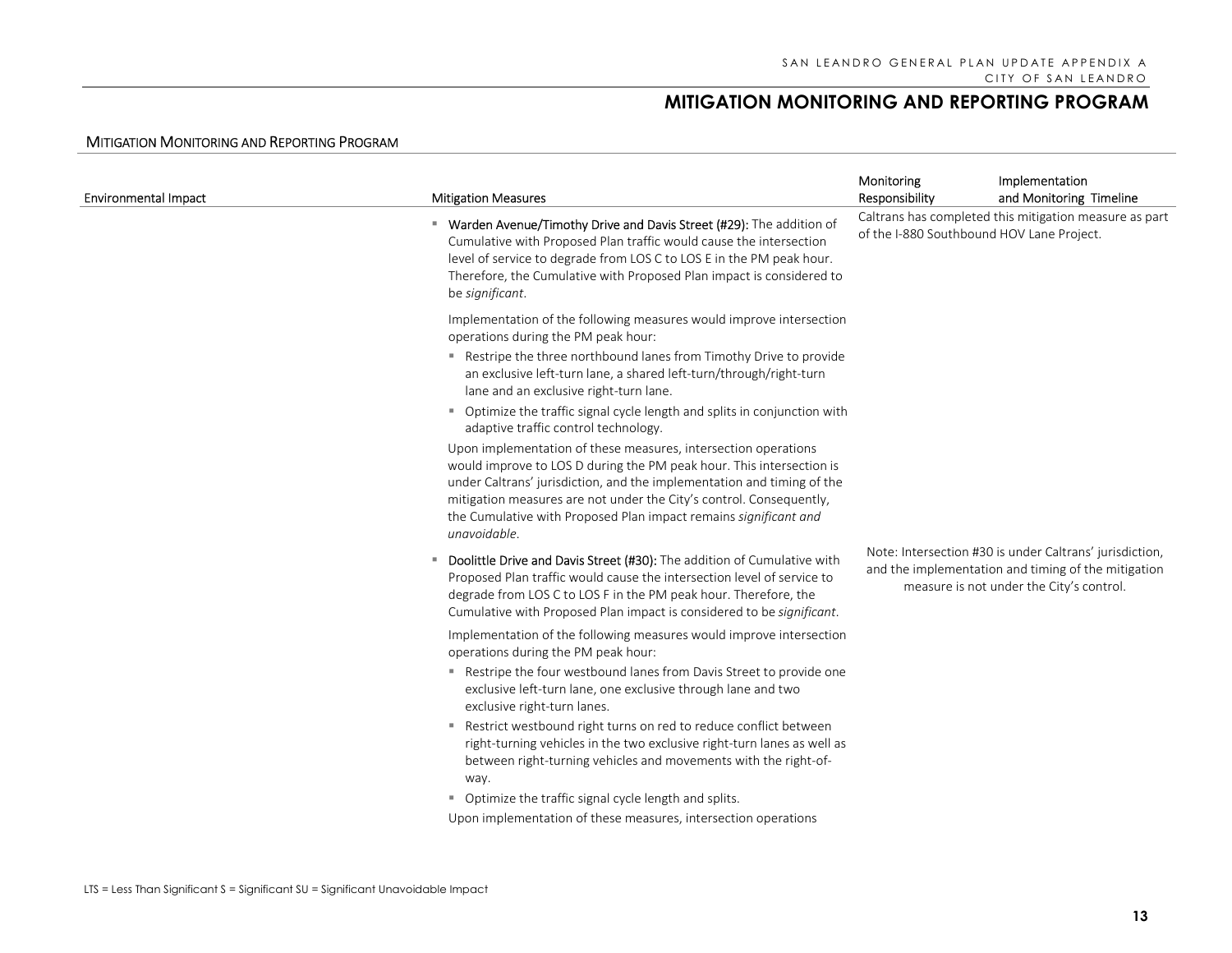| <b>Environmental Impact</b> | <b>Mitigation Measures</b>                                                                                                                                                                                                                                                                                                                                                                                                                                                                                                  | Monitoring<br>Responsibility                                                                                                                                                                                                            | Implementation<br>and Monitoring Timeline                                                                                                                                                                                                                                                                                                                                                                                                             |
|-----------------------------|-----------------------------------------------------------------------------------------------------------------------------------------------------------------------------------------------------------------------------------------------------------------------------------------------------------------------------------------------------------------------------------------------------------------------------------------------------------------------------------------------------------------------------|-----------------------------------------------------------------------------------------------------------------------------------------------------------------------------------------------------------------------------------------|-------------------------------------------------------------------------------------------------------------------------------------------------------------------------------------------------------------------------------------------------------------------------------------------------------------------------------------------------------------------------------------------------------------------------------------------------------|
|                             | would improve to LOS D during the PM peak hour. Even if this<br>intersection was under City control, the availability of right-of-way for<br>the required widening on the east leg of the intersection is uncertain;<br>therefore, the measure may be infeasible. This intersection is under<br>Caltrans' jurisdiction, and the implementation and timing of the<br>mitigation measures are not under the City's control. Consequently,<br>the Cumulative with Proposed Plan impact remains significant and<br>unavoidable. |                                                                                                                                                                                                                                         |                                                                                                                                                                                                                                                                                                                                                                                                                                                       |
|                             | Doolittle Drive and Marina Boulevard (#31): The addition of Cumulative<br>٠<br>with Proposed Plan traffic would cause the intersection level of service<br>to degrade from LOS C to LOS F in the AM peak hour and from LOS D to<br>LOS E in the PM peak hour. Therefore, the Cumulative with Proposed<br>Plan impact is considered to be significant.                                                                                                                                                                       | City of San Leandro<br>Engineering &<br>Transportation<br>Department and Public improvements shall be<br>Works Department<br>City of San Leandro<br>Engineering &<br>Transportation<br>Department and Public<br><b>Works Department</b> | Restriping of the eastbound<br>approach has already been<br>completed. The remaining<br>implemented when LOS<br>deteriorates below the City's<br>adopted LOS standard and<br>adequate funding is in place<br>from the City's development<br>impact fees.<br>Improvements shall be<br>implemented when LOS<br>deteriorates below the City's<br>adopted LOS standard and<br>adequate funding is in place<br>from the City's development<br>impact fees. |
|                             | Implementation of the following measures would improve intersection<br>operations during the AM and PM peak hours to LOS D and lessen the<br>Cumulative with proposed Plan impact to less than significant:                                                                                                                                                                                                                                                                                                                 |                                                                                                                                                                                                                                         |                                                                                                                                                                                                                                                                                                                                                                                                                                                       |
|                             | " Restripe the eastbound approach on Marina Boulevard to provide<br>an exclusive left-turn lane, an exclusive through lane and a shared<br>through/right-turn lane. (Consistent with the findings of the San<br>Leandro Shoreline Development Project EIR).                                                                                                                                                                                                                                                                 |                                                                                                                                                                                                                                         |                                                                                                                                                                                                                                                                                                                                                                                                                                                       |
|                             | " Optimize the traffic signal cycle length and splits. (Consistent with<br>the findings of the San Leandro Shoreline Development Project EIR).                                                                                                                                                                                                                                                                                                                                                                              |                                                                                                                                                                                                                                         |                                                                                                                                                                                                                                                                                                                                                                                                                                                       |
|                             | Implement a right-turn overlap signal phase for the northbound and<br>۰.<br>westbound approaches. (A new mitigation not called for in the San<br>Leandro Shoreline Development Project EIR).                                                                                                                                                                                                                                                                                                                                |                                                                                                                                                                                                                                         |                                                                                                                                                                                                                                                                                                                                                                                                                                                       |
|                             | Alvarado Street and Aladdin Avenue (#35): The addition of Cumulative<br>with Proposed Plan traffic would cause the intersection level of service<br>to degrade from LOS D to LOS F in the AM peak hour. Therefore, the<br>Cumulative with proposed Plan impact is considered to be significant.                                                                                                                                                                                                                             |                                                                                                                                                                                                                                         |                                                                                                                                                                                                                                                                                                                                                                                                                                                       |
|                             | Implementation of the following measures would improve intersection<br>operations during the AM peak hour to LOS D and lessen the Proposed<br>Plan impact to less than significant:                                                                                                                                                                                                                                                                                                                                         |                                                                                                                                                                                                                                         |                                                                                                                                                                                                                                                                                                                                                                                                                                                       |
|                             | • Convert the left-turn signal phasing for the eastbound and<br>westbound approaches on Aladdin Avenue from protected left-turn                                                                                                                                                                                                                                                                                                                                                                                             |                                                                                                                                                                                                                                         |                                                                                                                                                                                                                                                                                                                                                                                                                                                       |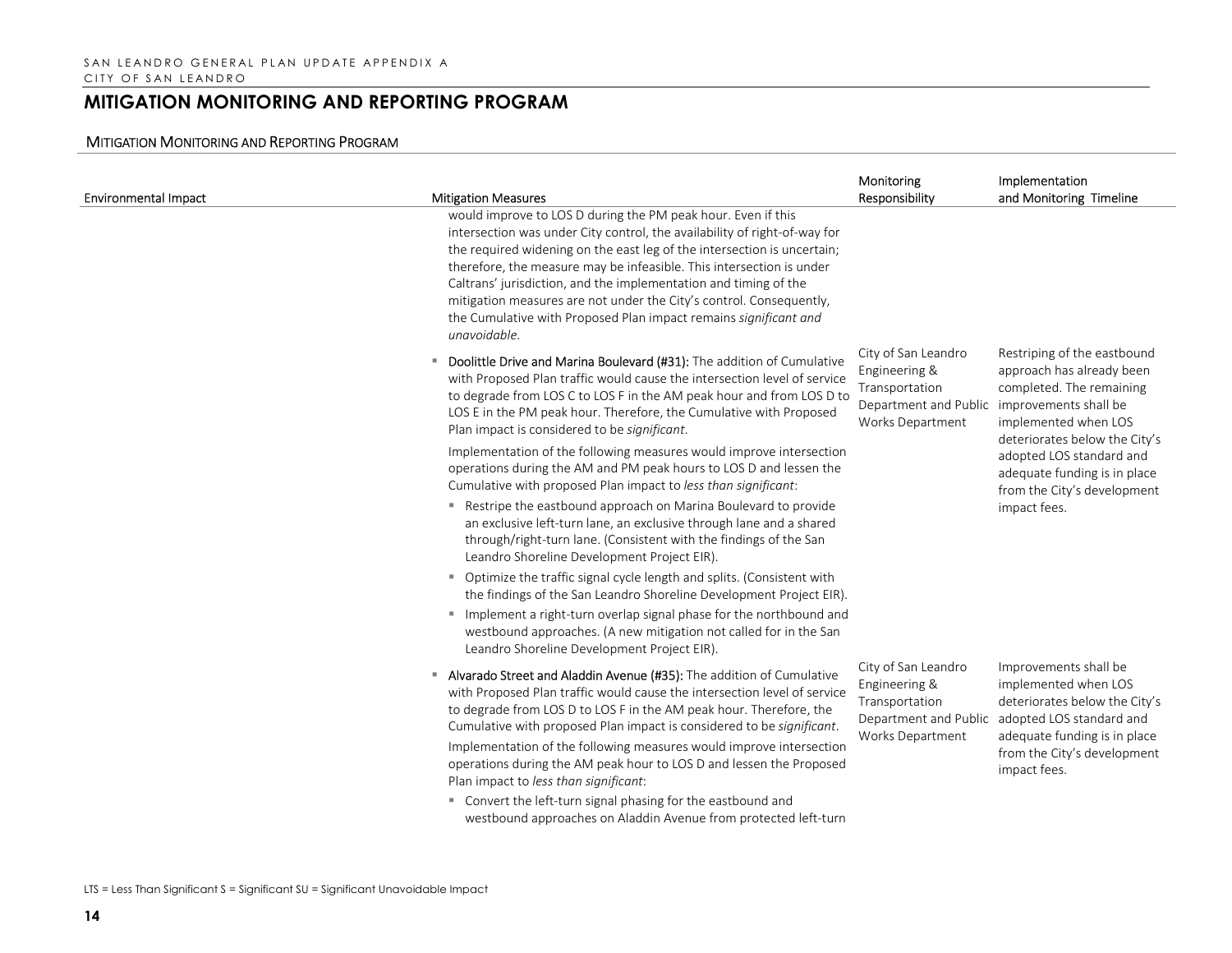| <b>Environmental Impact</b> | <b>Mitigation Measures</b>                                                                                                                                                                                                                                                                                                                                                                                                                                                                                                                                             | Monitoring<br>Responsibility                                                                                 | Implementation<br>and Monitoring Timeline                                                                          |
|-----------------------------|------------------------------------------------------------------------------------------------------------------------------------------------------------------------------------------------------------------------------------------------------------------------------------------------------------------------------------------------------------------------------------------------------------------------------------------------------------------------------------------------------------------------------------------------------------------------|--------------------------------------------------------------------------------------------------------------|--------------------------------------------------------------------------------------------------------------------|
|                             | signal phasing to permitted left-turn signal phasing with flashing<br>yellow arrows.                                                                                                                                                                                                                                                                                                                                                                                                                                                                                   |                                                                                                              |                                                                                                                    |
|                             | Convert the northbound left-turn signal phasing on Alvarado<br>٠<br>Avenue from protected left-turn signal phasing to<br>protected/permitted left-turn signal phasing with flashing yellow<br>arrows.<br>" Convert the southbound left-turn signal phasing on Alvarado                                                                                                                                                                                                                                                                                                 |                                                                                                              |                                                                                                                    |
|                             | Avenue from protected left-turn signal phasing to permitted left-<br>turn signal phasing with flashing yellow arrows.                                                                                                                                                                                                                                                                                                                                                                                                                                                  |                                                                                                              |                                                                                                                    |
|                             | • Optimize the traffic signal cycle length and splits.<br>While implementation of Mitigation Measure TRAF-1A would secure<br>future roadway and infrastructure improvements that are necessary to<br>mitigate impacts from future development in the city based on current<br>standards, some impacts would remain significant and unavoidable<br>because the City cannot guarantee improvements at all of the impacted<br>intersections. The proposed Plan includes policies and strategies that,<br>once adopted, would ensure adequate public transit, bicycle, and |                                                                                                              |                                                                                                                    |
|                             | pedestrian facilities are available to the residents of San Leandro. These<br>policies and actions are included in the discussion of Impact TRAF-6.                                                                                                                                                                                                                                                                                                                                                                                                                    |                                                                                                              |                                                                                                                    |
|                             | TRAF-1B: Freeway Segments: The City of San Leandro shall initiate efforts<br>to coordinate with Caltrans and Alameda CTC to identify potential traffic<br>improvements to reduce impacts to acceptable levels on the regional<br>freeways.                                                                                                                                                                                                                                                                                                                             | Caltrans, City of San<br>Leandro Engineering &<br>Transportation<br>Department and Public timing of physical | Freeway segments are not<br>under the City's jurisdiction,<br>and the implementation and                           |
|                             | <sup>■</sup> I-880 northbound segments between Washington Avenue and 98 <sup>th</sup><br>Avenue. These three mainline segments experience LOS F conditions<br>during the AM peak hour under both existing and cumulative plus<br>Proposed Plan conditions.                                                                                                                                                                                                                                                                                                             | Works Department                                                                                             | improvements is not under<br>the City's control.<br>The City shall coordinate with<br>Caltrans and Alameda CTC to  |
|                             | Implementation of the following measure would improve freeway<br>segment operations during the AM peak hour to LOS D or better and<br>lessen the proposed Plan impact to less than significant:                                                                                                                                                                                                                                                                                                                                                                        |                                                                                                              | develop a co-operative<br>agreement to fund these<br>improvements and determine<br>the fair share contributions of |
|                             | Add additional capacity to the freeway segment by increasing the<br>number of travel lanes in the northbound direction.                                                                                                                                                                                                                                                                                                                                                                                                                                                |                                                                                                              | the development projects<br>within the city. The City shall                                                        |
|                             | However, the implementation and timing of the Mitigation Measure is<br>not under the City's control and widening I-880 is not considered to be                                                                                                                                                                                                                                                                                                                                                                                                                         |                                                                                                              | update its Development Fee<br>for Street Improvement after<br>adoption of the proposed Plan                        |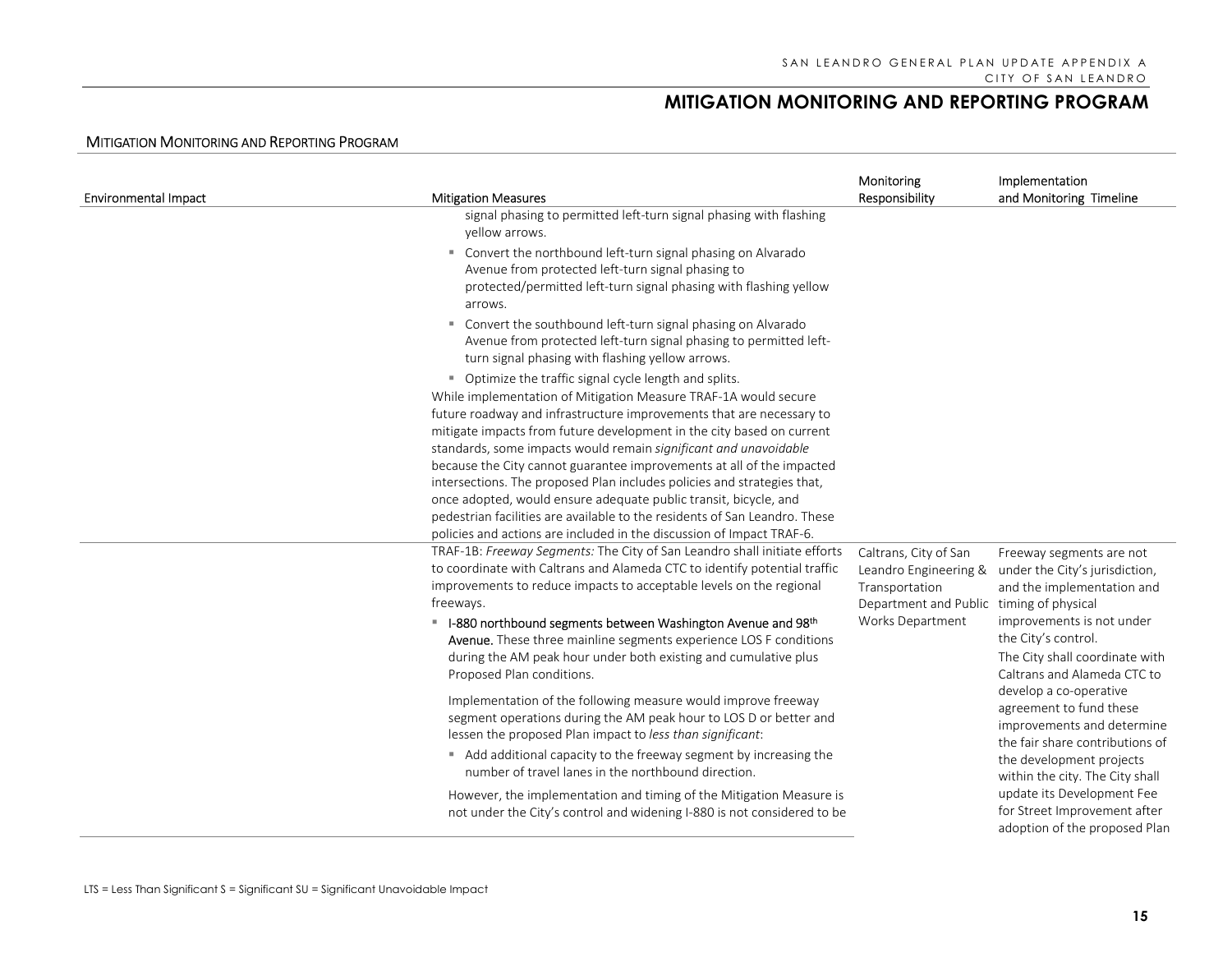| <b>Environmental Impact</b> | <b>Mitigation Measures</b>                                                                                                                                                                                                                                                                                     | Monitoring<br>Responsibility | Implementation<br>and Monitoring Timeline                                                             |
|-----------------------------|----------------------------------------------------------------------------------------------------------------------------------------------------------------------------------------------------------------------------------------------------------------------------------------------------------------|------------------------------|-------------------------------------------------------------------------------------------------------|
|                             | feasible due to cost and freeway right-of-way constraints.<br>Consequently, the Cumulative plus Proposed Plan impact remains<br>significant and unavoidable.                                                                                                                                                   |                              | to provide a mechanism for<br>the collection of the<br>development projects' fair                     |
|                             | ■ I-580 Northbound segment between 150 <sup>th</sup> Avenue and Benedict Drive,<br>which is at LOS F during the AM peak hour under both existing and<br>cumulative plus Proposed Plan conditions.                                                                                                              |                              | share contribution and set<br>aside for freeway<br>construction. The City will                        |
|                             | Implementation of the following measure would improve freeway<br>segment operations during the AM peak hour to LOS D or better and<br>lessen the proposed Plan impact to less than significant:                                                                                                                |                              | provide its support to the<br>implementation of a<br>Countywide Freeway<br>Improvement Fee that would |
|                             | Add additional capacity to the freeway segment by increasing the<br>number of travel lanes in the northbound direction.                                                                                                                                                                                        |                              | be administered by Alameda<br>CTC.                                                                    |
|                             | However, the implementation and timing of the Mitigation Measure is<br>not under the City's control and widening I-580 is not considered to be<br>feasible due to cost and freeway right-of-way constraints.<br>Consequently, the Cumulative plus Proposed Plan impact remains<br>significant and unavoidable. |                              |                                                                                                       |
|                             | " I-580 Northbound segment between Foothill Boulevard and 106th<br>Avenue, is at LOS E during the AM peak hour under existing and LOS F<br>under cumulative plus Proposed Plan conditions.                                                                                                                     |                              |                                                                                                       |
|                             | Implementation of the following measure would improve freeway<br>segment operations during the AM peak hour to LOS D or better and<br>lessen the proposed Plan impact to less than significant:                                                                                                                |                              |                                                                                                       |
|                             | Add additional capacity to the freeway segment by increasing the<br>number of travel lanes in the northbound direction.                                                                                                                                                                                        |                              |                                                                                                       |
|                             | However, the implementation and timing of the Mitigation Measure is<br>not under the City's control and widening I-580 is not considered to be<br>feasible due to cost and freeway right-of-way constraints.<br>Consequently, the Cumulative plus Proposed Plan impact remains<br>significant and unavoidable. |                              |                                                                                                       |
|                             | " I-880 Southbound segment between Marina Boulevard and Washington<br>Avenue would operate at LOS F during the PM peak hour under<br>cumulative plus Proposed Plan condition, which is considered to be<br>significant.                                                                                        |                              |                                                                                                       |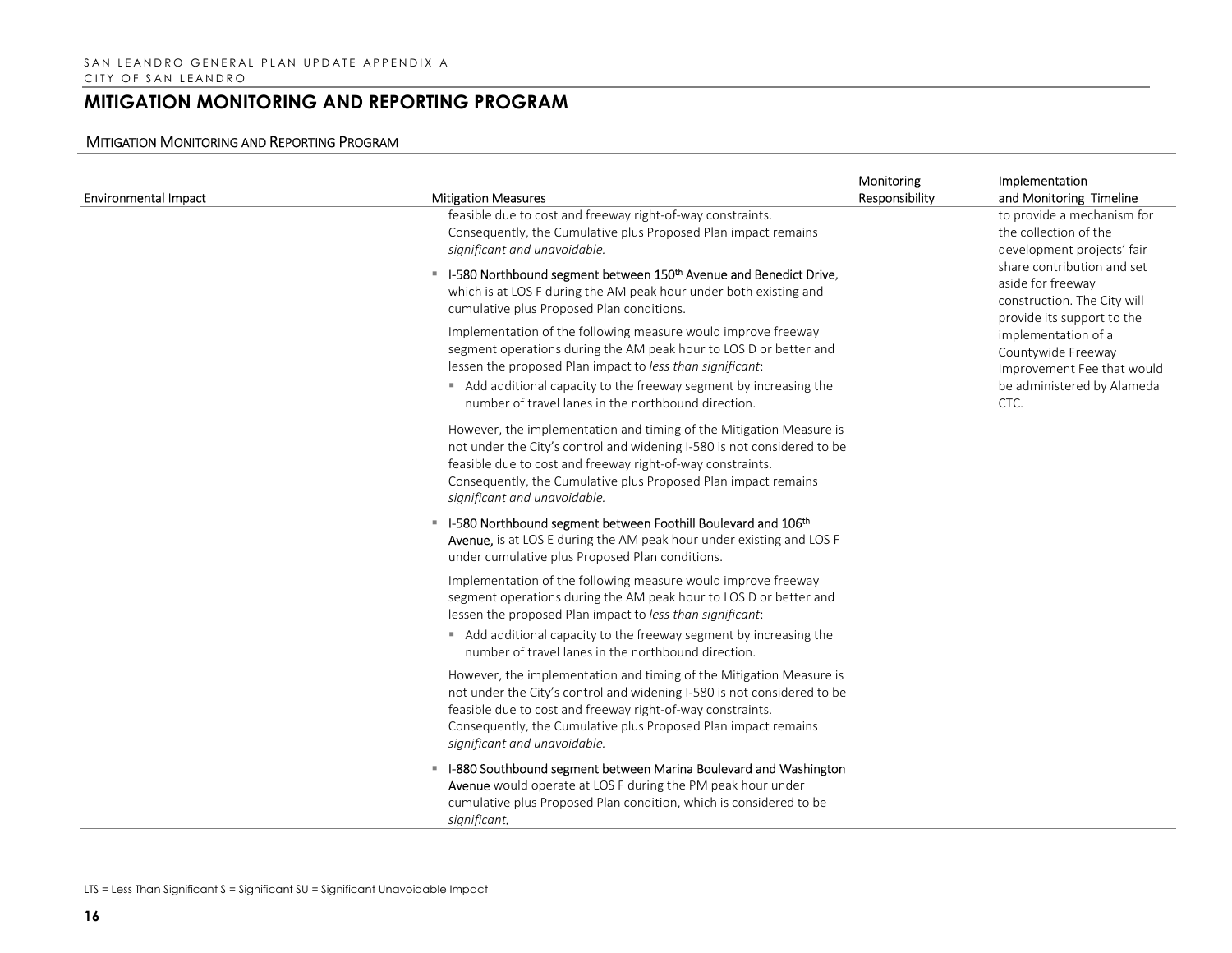| <b>Environmental Impact</b> | <b>Mitigation Measures</b>                                                                                                                                                                                                                                                                                                                                                                                                                                                                                                                                                                                    | Monitoring<br>Responsibility | Implementation<br>and Monitoring Timeline |
|-----------------------------|---------------------------------------------------------------------------------------------------------------------------------------------------------------------------------------------------------------------------------------------------------------------------------------------------------------------------------------------------------------------------------------------------------------------------------------------------------------------------------------------------------------------------------------------------------------------------------------------------------------|------------------------------|-------------------------------------------|
|                             | Implementation of the following measure would improve freeway<br>segment operations during the AM peak hour to LOS D or better and<br>lessen the Proposed Plan impact to less than significant:                                                                                                                                                                                                                                                                                                                                                                                                               |                              |                                           |
|                             | Add additional capacity to the freeway segment by increasing the<br>number of travel lanes in the southbound direction.                                                                                                                                                                                                                                                                                                                                                                                                                                                                                       |                              |                                           |
|                             | However, the implementation and timing of the Mitigation Measure is<br>not under the City's control and widening I-880 is not considered to be<br>feasible due to cost and freeway right-of-way constraints.<br>Consequently, the Cumulative plus Proposed Plan impact remains<br>significant and unavoidable.                                                                                                                                                                                                                                                                                                |                              |                                           |
|                             | - I-238 Eastbound segment between Hesperian Boulevard and SR 185<br>would operate at LOS E during the PM peak hour under cumulative<br>plus Proposed Plan condition, which is considered to be significant.                                                                                                                                                                                                                                                                                                                                                                                                   |                              |                                           |
|                             | Implementation of the following measure would improve freeway<br>segment operations during the AM peak hour to LOS D or better and<br>lessen the proposed Plan impact to less than significant:                                                                                                                                                                                                                                                                                                                                                                                                               |                              |                                           |
|                             | Add additional capacity to the freeway segment by increasing the<br>number of travel lanes in the eastbound direction.                                                                                                                                                                                                                                                                                                                                                                                                                                                                                        |                              |                                           |
|                             | However, the implementation and timing of the Mitigation Measure is<br>not under the City's control and widening I-238 is not considered to be<br>feasible due to cost and freeway right-of-way constraints.<br>Consequently, the Cumulative plus Proposed Plan impact remains<br>significant and unavoidable.                                                                                                                                                                                                                                                                                                |                              |                                           |
|                             | All impacted freeway sections would require additional capacity or<br>widening to mitigate the impacts to less than significant. If the widenings<br>are feasible, then future development implementing the Proposed Plan<br>would contribute its fair share through development fees for street<br>improvements. To this end, the City shall coordinate with Caltrans and the<br>Alameda CTC to develop a co-operative agreement to fund these<br>improvements and determine the fair share contribution. Since these<br>mitigations are not certain, the findings remain as significant and<br>unavoidable. |                              |                                           |